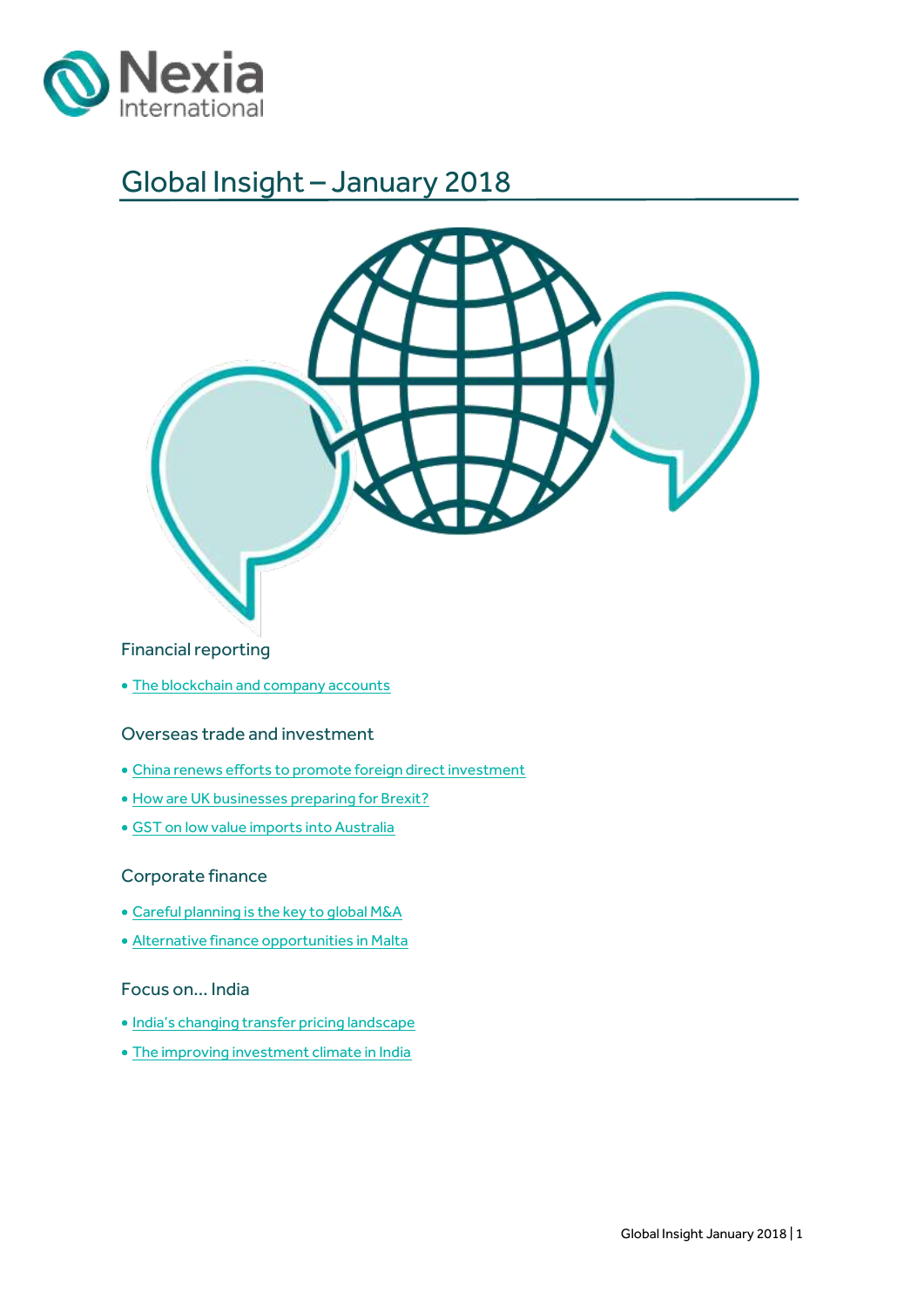

### Personal finance

**• [Succession planning with the use of Singapore Foreign Trusts](#page-19-0)** 

### News round-up

- [Argentina passes comprehensive tax reform bill](#page-21-0)
- [Malaysia introduces earning stripping rules](#page-23-0)
- · [Belgian corporate tax reform](#page-24-0)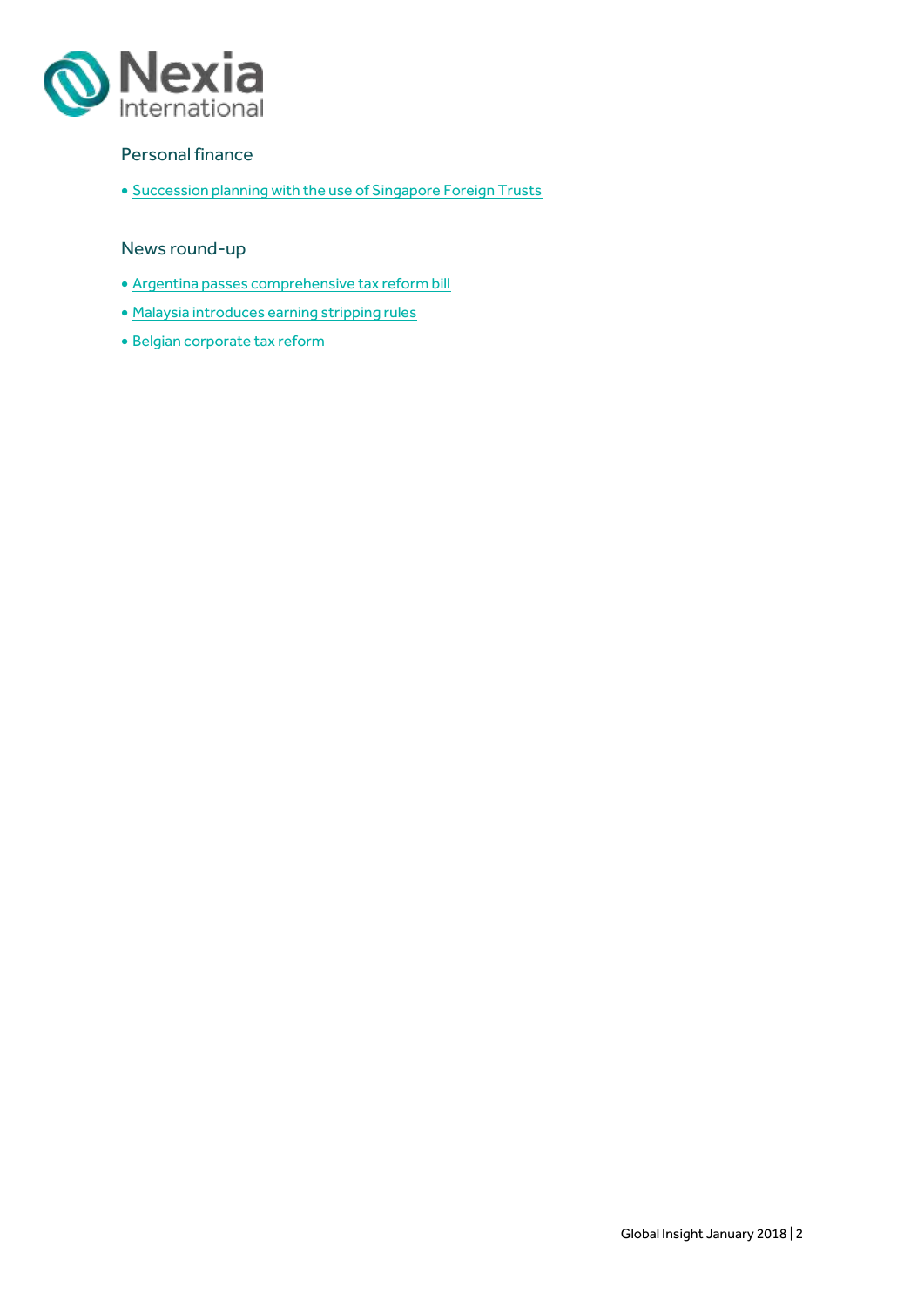

# <span id="page-2-0"></span>The blockchain and company accounts



**The blockchain is set to revolutionise the infrastructure underpinning financial services and many other industries, including the audit and accounting profession.**

While many people associate the blockchain with digital currencies such as bitcoin, its potential is being realised across many sectors, including financial services, health, property, energy, trade and government.

#### **What is blockchain technology?**

Blockchain technology is a system based on distributed ledgers – a database of assets or transactions that can be shared across multiple nodes in a network giving each participant their own copy, with any changes reflected in every copy almost simultaneously.

Every transaction is recorded as a 'block' of data, and each new block has an encrypted copy of the previous block included within it. Blocks are then linked using cryptographic signatures to create a 'chain' of activity or transactions that are time-stamped, distributed and tamper-proof.

Therefore, the blockchain creates an incorruptible ledger of information, where falsifying or destroying the entries to conceal activity is practically impossible.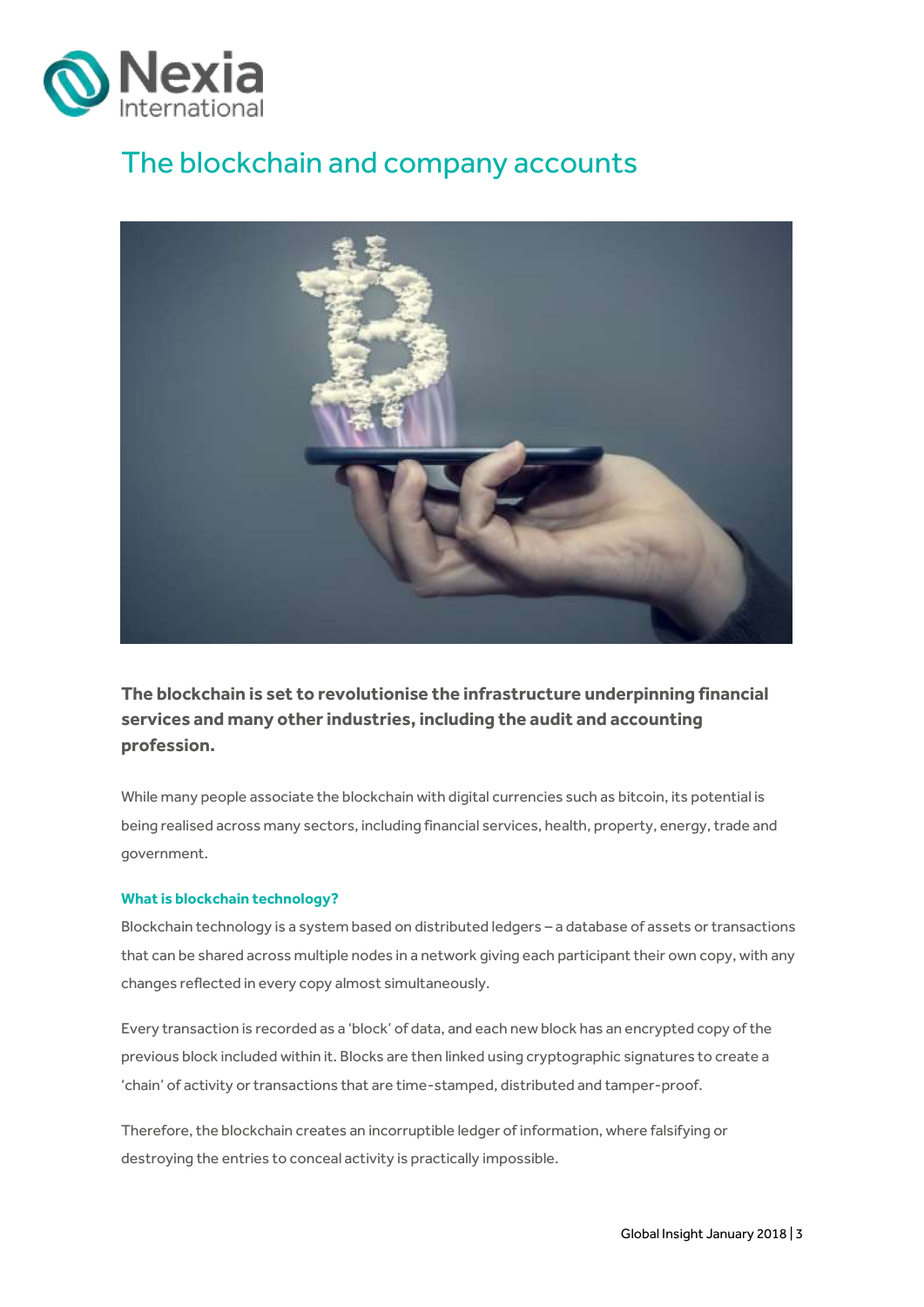

#### **Impact on company operational and financial environment**

The blockchain enables companies to record both sides of a transaction simultaneously in a shared ledger in real time rather than having to keep reconciled records of financial transactions in separate, privately-managed databases or ledgers. It is poised to end traditional methods of invoicing, documentation, contracts, registries, inventory systems, and payment processing for businesses.

Therefore the need for traditional double-entry bookkeeping will become obsolete, as the verification of the integrity and compliance of a company's accounting will be fully automated within the blockchain.

This will also have a knock-on effect on the audit process. Antonis Polemitis, CEO of the University of Nicosia, a leader in the blockchain field, says: "Blockchains will ultimately revolutionise auditing. They can provide machine-readable, continuously-synchronised accounting records between counterparties, something that will increase transparency and allow for ongoing automated audits."

#### **Pace of change**

There is great scepticism about the pace of change and the extent of the disruption that the blockchain may cause.

Many in the business community believe that due to the complexity of the technology and the fact that it is still in its infancy, the blockchain still has a long way to go before its true capabilities can be understood. Others believe that the huge hype and investment into the technology mean businesses will start feeling its impact within the next few years.

Regardless of the precise pace and extent of change, the blockchain will undoubtedly alter the relationship between companies and their accountants and auditors. In the future, accountants and auditors are likely to focus increasingly on areas requiring judgement, such as complex transactions, internal control mechanisms, analytics, forecasting, IT audits and controls, valuations and other matters on which they can add real value.

#### **For more information, contact:**

<span id="page-3-0"></span>Susana Poyiadjis Nexia Poyiadjis, Cyprus T: + 357 22 456111 E: susana.poyiadjis@nexia.com.cy W: ww[w.nexia.com.cy](http://www.nexia.com.cy/)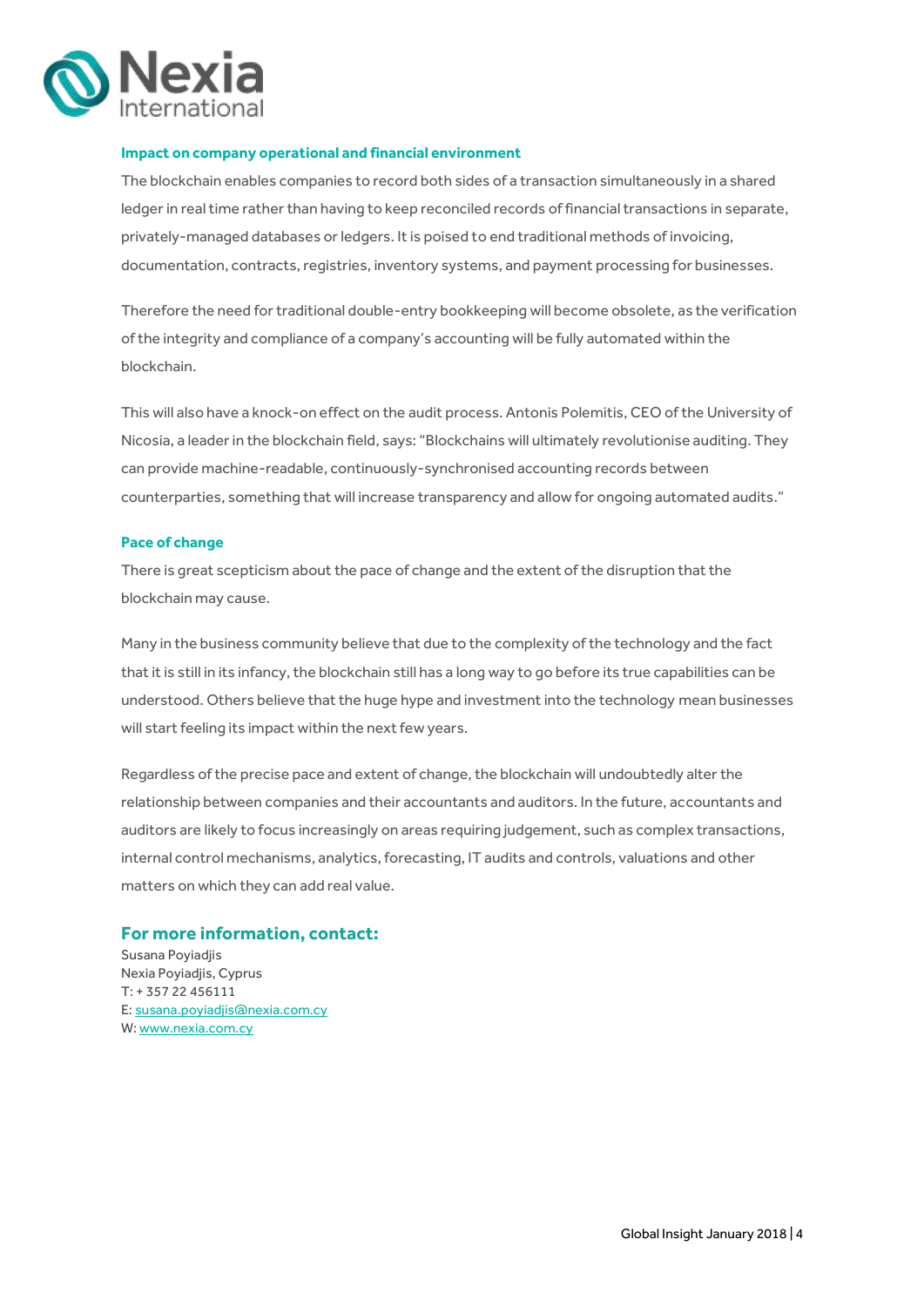

# China renews efforts to promote foreign direct investment



### **Proposals aimed at boosting foreign direct investment in China are set to give investors more opportunities for doing business in the country.**

Although newly-approved foreign investment projects in China have been consistently growing at more than 10% year-on-year, the actual value of foreign direct investments (FDI) has fallen by around 2% over the same period. Acknowledging that inbound FDI is crucial to China's overall economic health, the Chinese State Council met in July to discuss this issue and proposed a series of measures to encourage increased foreign investment.

The resulting key policy proposals are summarised below.

#### **Reducing investment restrictions**

In keeping with policies implemented in the various pilot free trade zones, restrictions on foreign investment projects will continue to decrease, and a 'negative list' system used to determine disallowed or restricted investments will be fully implemented.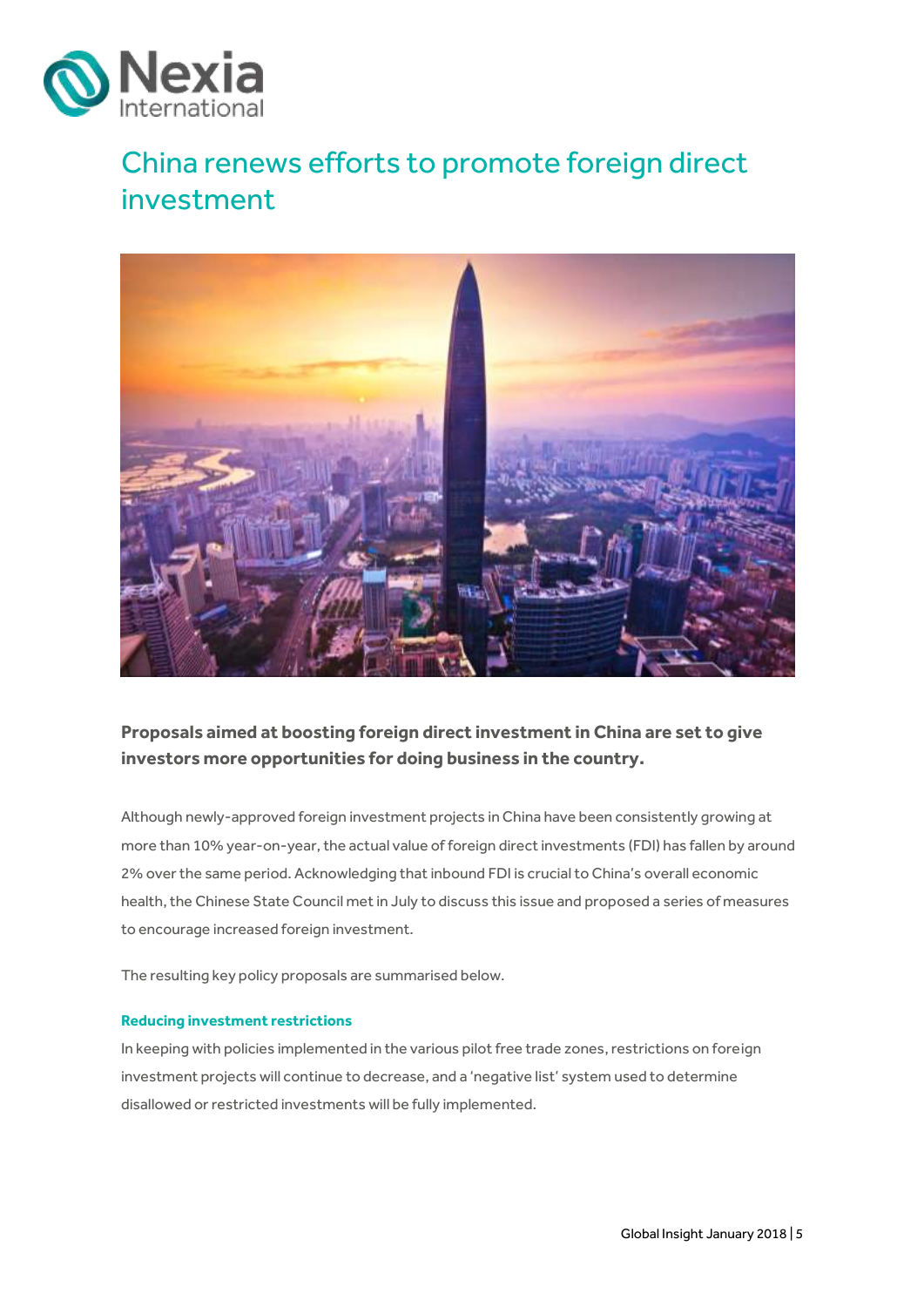

There will also be an expansion in foreign investment access to China's markets in a wide range of services, including transportation, telecommunications, outsourcing, banking, insurance and securities.

#### **Tax incentives**

Tax policies will be modified to incentivise certain foreign investments. For example, foreign investors may directly reinvest the profits distributed by their Chinese entities without being charged withholding tax, as long as they are investing in key strategic industries and other criteria are met. Tax reductions will be offered to companies engaged in advanced, hi-tech, and high value-added services.

Local governments are encouraged to provide tax incentives to multinational companies that set up regional headquarters in their jurisdictions. The ministries will also continue to promote foreign investment in national development and/or economic development zones throughout the western and northeastern provinces. Again, the aim is to bring higher value-added industries into these traditionally 'old industry' areas.

#### **Foreign talent**

Systems that facilitate the entry of foreign talent into the country will be streamlined. There is a particular focus on attracting 'high end' foreign talent through relaxation of many the current restrictions. Some of the key changes include offering long-term work permits or work-type residence permits, and relaxing the conditions under which foreigners can be awarded permanent residence.

#### **Improving the ease of doing business**

The relevant ministries have been tasked with optimising the business environment for foreign investors by cleaning up related laws and regulations, and by repealing regulations that are inconsistent with the principle of opening up the country to increased foreign investment.

This effort includes improving mechanisms for foreign investor communication with government authorities, protecting the free cross-border transfer of profits and other investment earnings, supporting mergers and acquisitions of domestic entities by foreign investors, allowing foreign investors to participate in mixed ownership of state-owned businesses, and improving the mechanisms for protection of intellectual property owned by foreign-invested entities in China.

#### **Policy roll-out**

At the time of writing, the only policy that has been officially released outlines the incentives offered to advanced technology service enterprises. Cai Shui [2017] #79 not only provides for a reduced corporate income tax rate of 15% to registered companies that perform high value-added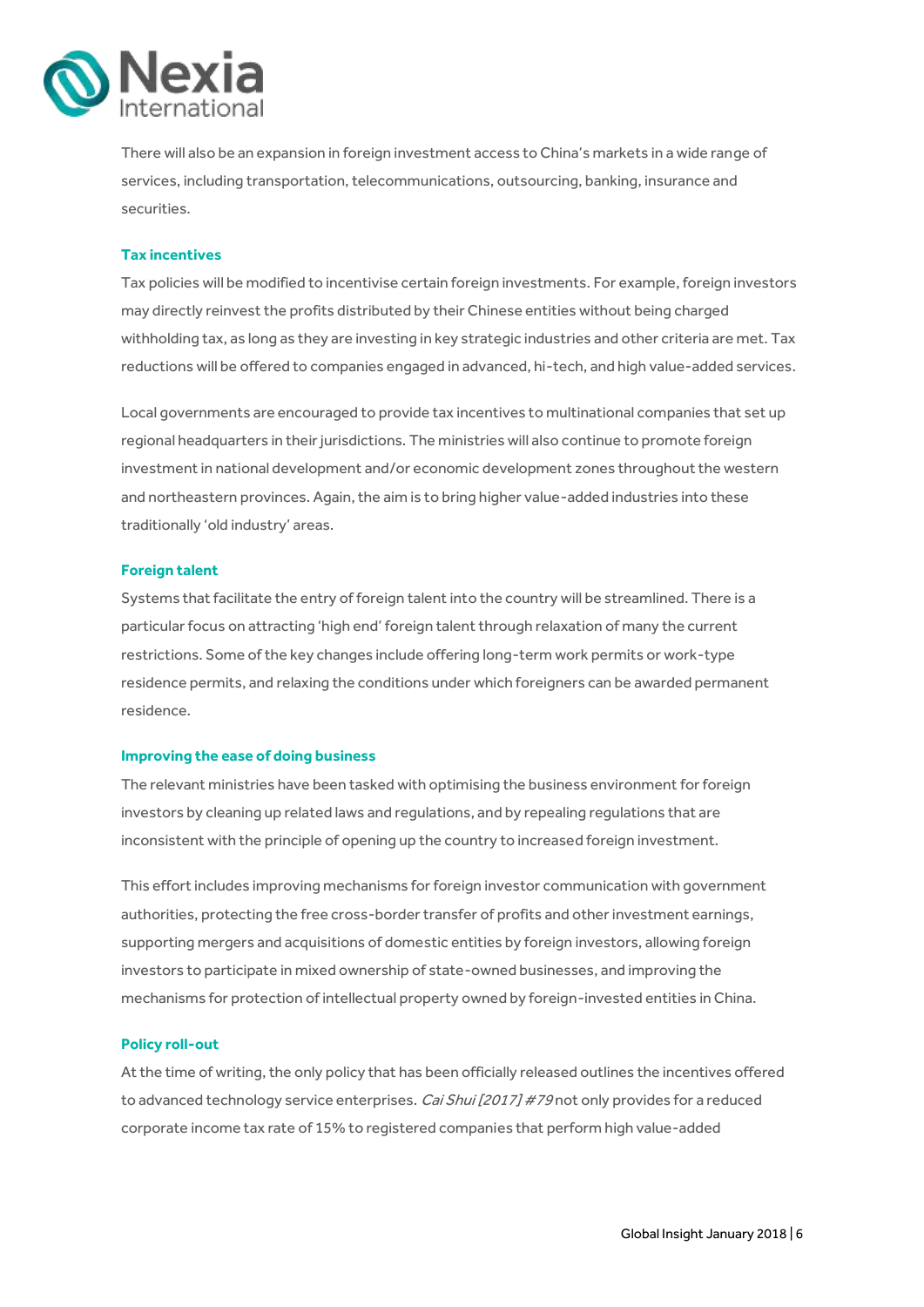

outsourcing services, but also delineates less stringent qualification criteria than those currently used for hi-tech businesses. Additional, formal policies are expected in 2018.

While questions remain as to how quickly and to what extent the policy shifts outlined above will be implemented, it is generally agreed that foreign investors will soon have increased options for entering China's markets and doing business in the country.

#### **For more information, contact:**

Flora Luo or Scott Heidecke Nexia TS Shanghai Co. Ltd, China E: floraluo@nexiats.com.cn E: scott@nexiats.com.cn T : +86 21 6047 8716 W: www.nexiats.com.cn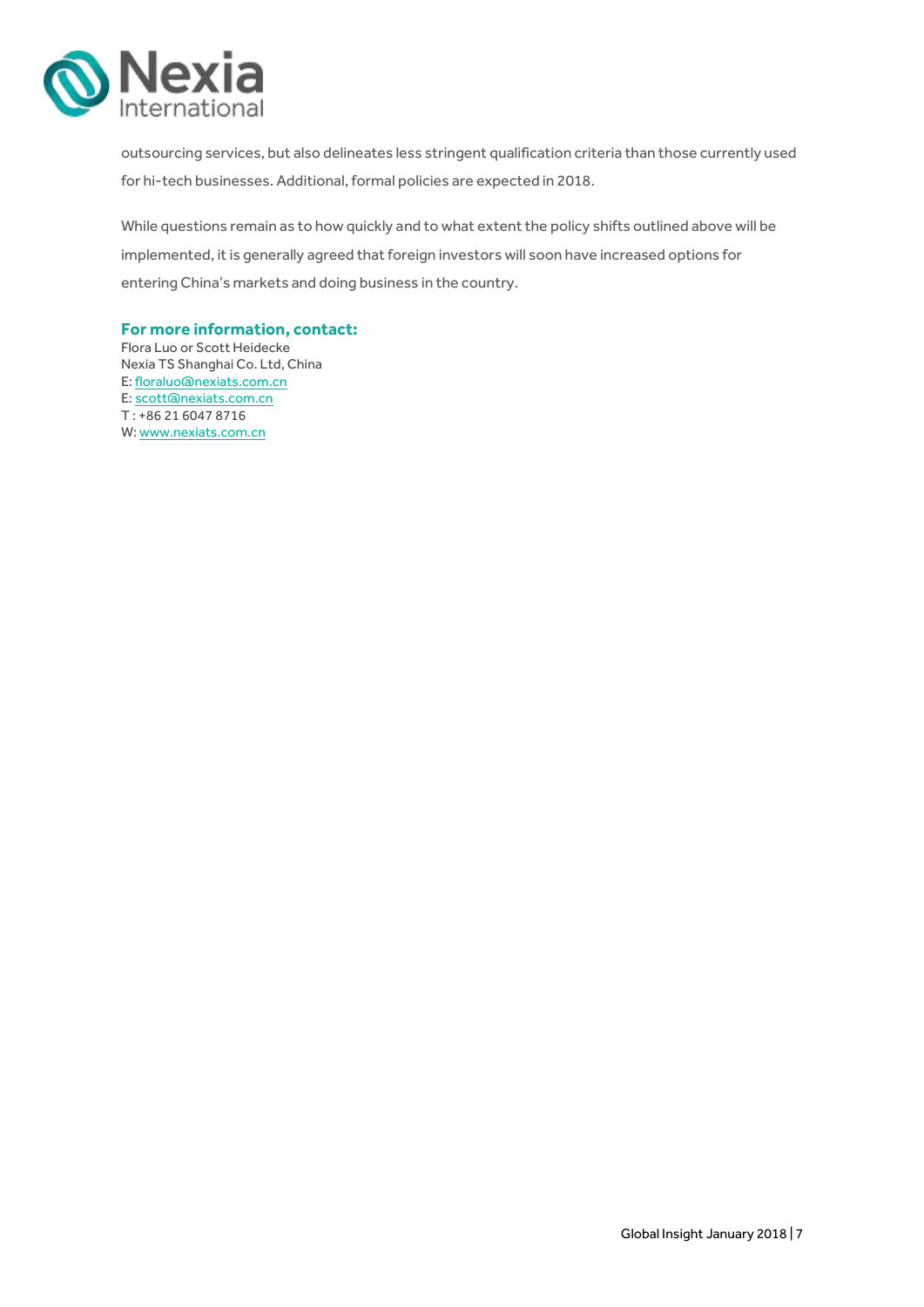

# <span id="page-7-0"></span>How are UK businesses preparing for Brexit?



**In the face of ongoing uncertainty around the world, many businesses are reconsidering their corporate structure. In the UK, some businesses are girding themselves for the prospect of a 'no deal' Brexit.**

The UK's Brexit divorce bill is apparently now close to being agreed, at up to £39 billion.

There are, of course, many risks from Brexit that will influence the thousands of board decisions that decide the fate of UK plc. If any of these risk factors, say a reduction of EU nationals in the workforce, resonates with a company's business model, then it will start to alter company behaviour.

So what is UK plc doing to prepare itself for the risks around Brexit?

#### **The long position**

Firstly, UK companies are 'going long' on volatility. The data shows record levels of cash currently being held by UK plc as a buffer. This is also true of other operational current assets, such as stock. Dozens of economists are predicting catastrophe and the OECD says the UK should slam Brexit into reverse. The long position is evidence that the current sentiment among UK businesses is that whatever happens in the long term, markets are probably going to hate it in the short term.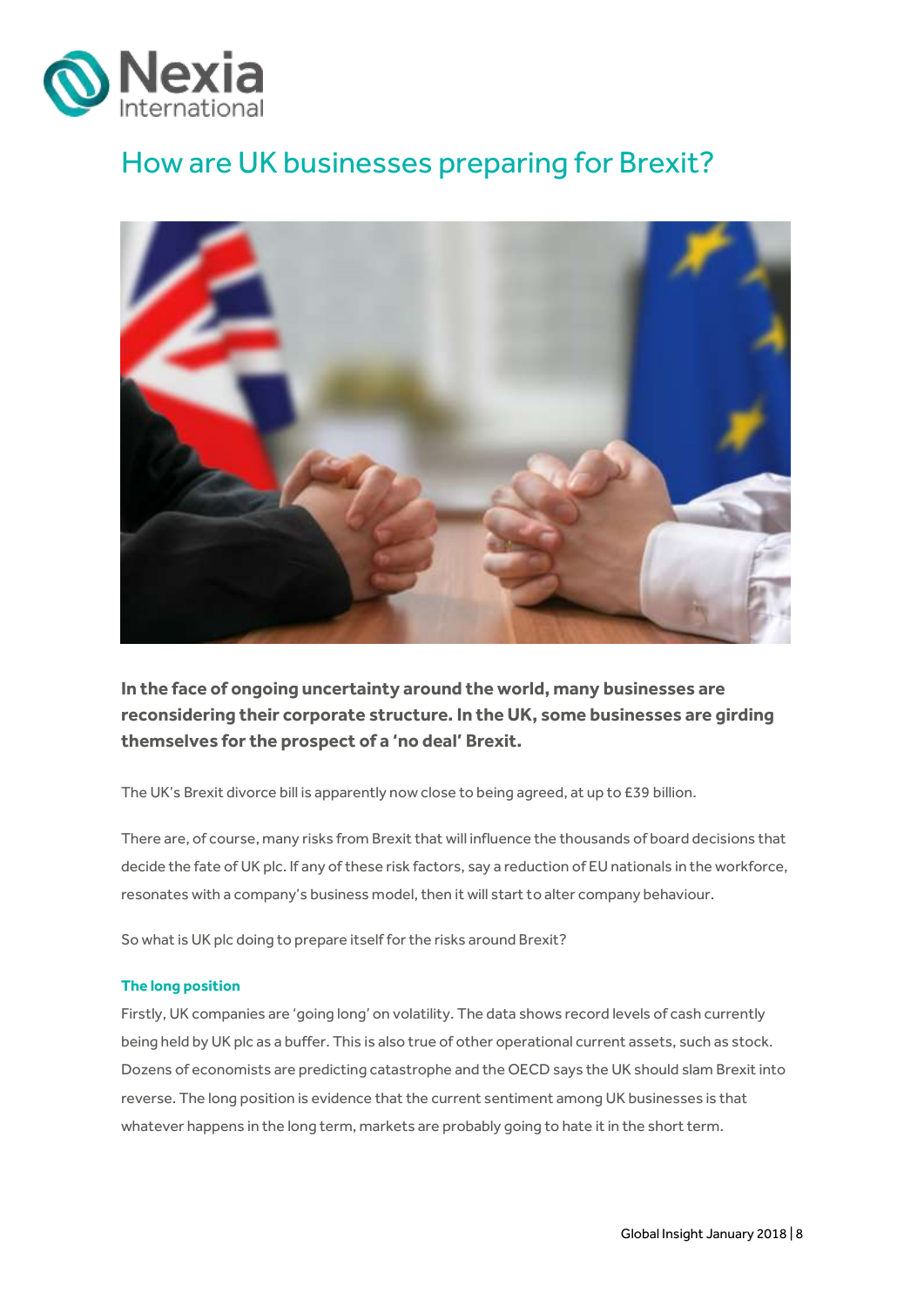

#### **Currency and interest rates**

At the same time, UK companies are disposing of the pound and moving assets overseas if the opportunity presents itself. They are also expecting another round of quantitative easing (QE). The Bank of England interest rate rise in November did not seem to alter UK plc sentiment, given the wider context of Brexit. More QE is something else that has been priced-in already.

#### **Winners and losers**

Lastly, UK companies are selling, renegotiating or divesting themselves of the 'losers' – operations that are negatively impacted by Brexit risks – and buying into the 'winners'. The big opportunity, potentially, is being outside the customs union, outside of a tariff regime, and benefitting from world markets.

#### **Questions of corporate structure**

All of this comes back to companies having the best corporate structures in place. These are the questions forward-thinking companies are asking:

- Are there risks that can be ring-fenced?
- Can a more credible, cleaner lending proposition to the bank be presented?
- Can authority be delegated to the next generation of management teams, empowering them to be more responsive and transparent?
- Can we exploit the position the UK may find itself in, needing to rapidly become more globally competitive?
- And finally, is UK plc making best use of group tax relief, substantial shareholding exemptions and reliefs around asset transfers?

#### **For more information, contact:**

Luke Morris Scrutton Bland, UK T: +44 7584 097 633 E[: luke.morris@scruttonbland.co.uk](mailto:luke.morris@scruttonbland.co.uk) W[: www.scruttonbland.co.uk](http://www.scruttonbland.co.uk/)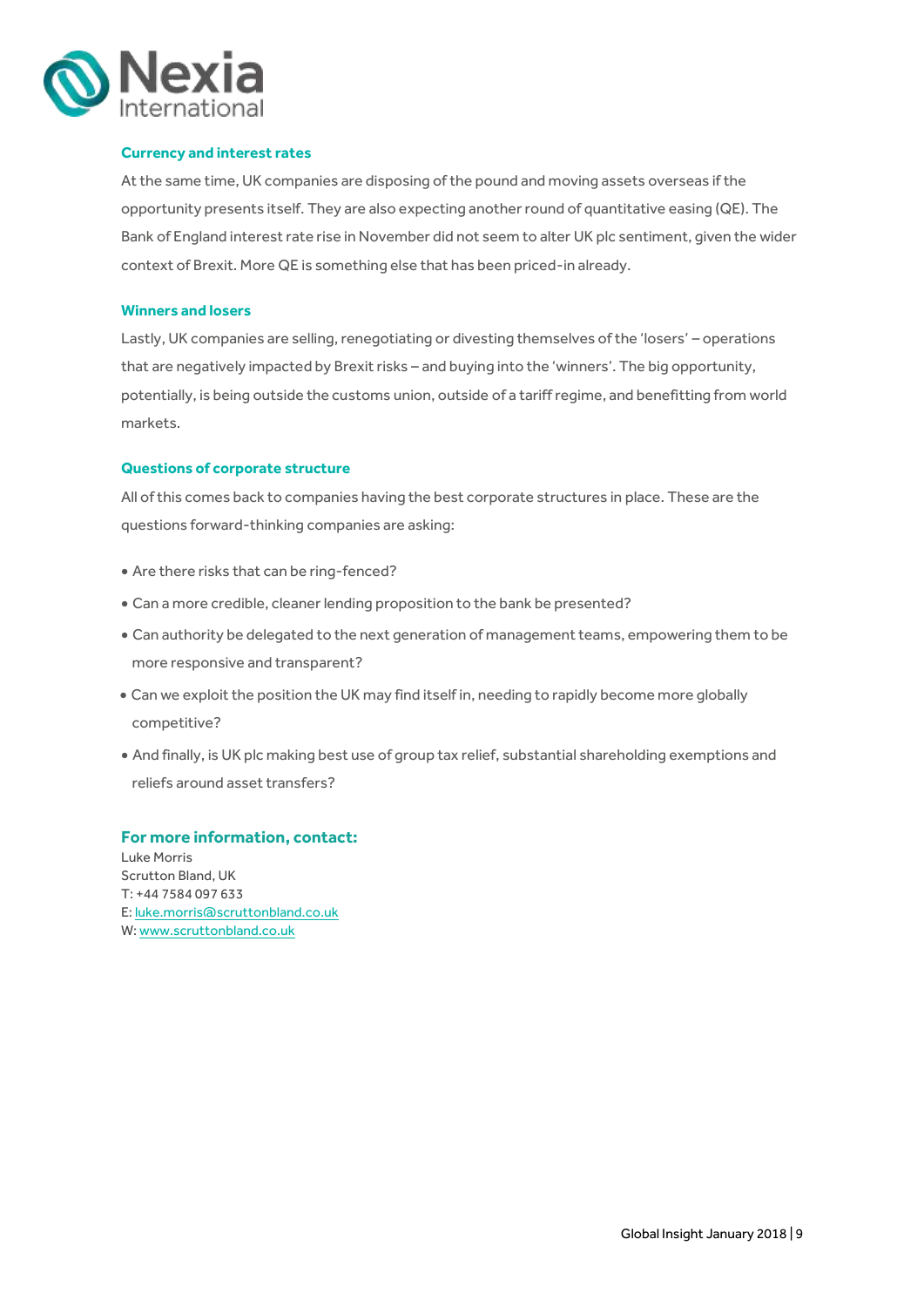

## <span id="page-9-0"></span>GST on overseas low value imports into Australia



### **From 1 July 2018 Australian goods and services tax (GST) will apply to sales of low value goods imported by consumers into Australia.**

There is currently a GST threshold exemption of AUD\$1,000 that applies to purchases of imported goods by consumers in Australia. This is mainly because the cost of collecting GST on imported goods costing AUD\$1,000 or less (i.e. low value goods) would far exceed the amount of GST collected on such small purchases from overseas.

The low value goods exemption has led to a large increase in online purchases from offshore-based suppliers to the detriment of local Australian retailers.

#### **New GST position from 1 July 2018**

From 1 July 2018, overseas vendors, electronic distribution platforms and goods forwarders with a GST turnover of AUD \$75,000 or more (calculation of turnover is limited to Australian sales only), will have to account for GST on sales of low value goods to consumers in Australia.

The 10% GST impost on low value goods will only apply to supplies made to Australian consumers (e.g. purchasers not registered for GST or GST-registered purchasers that acquired such low value goods solely for private purposes).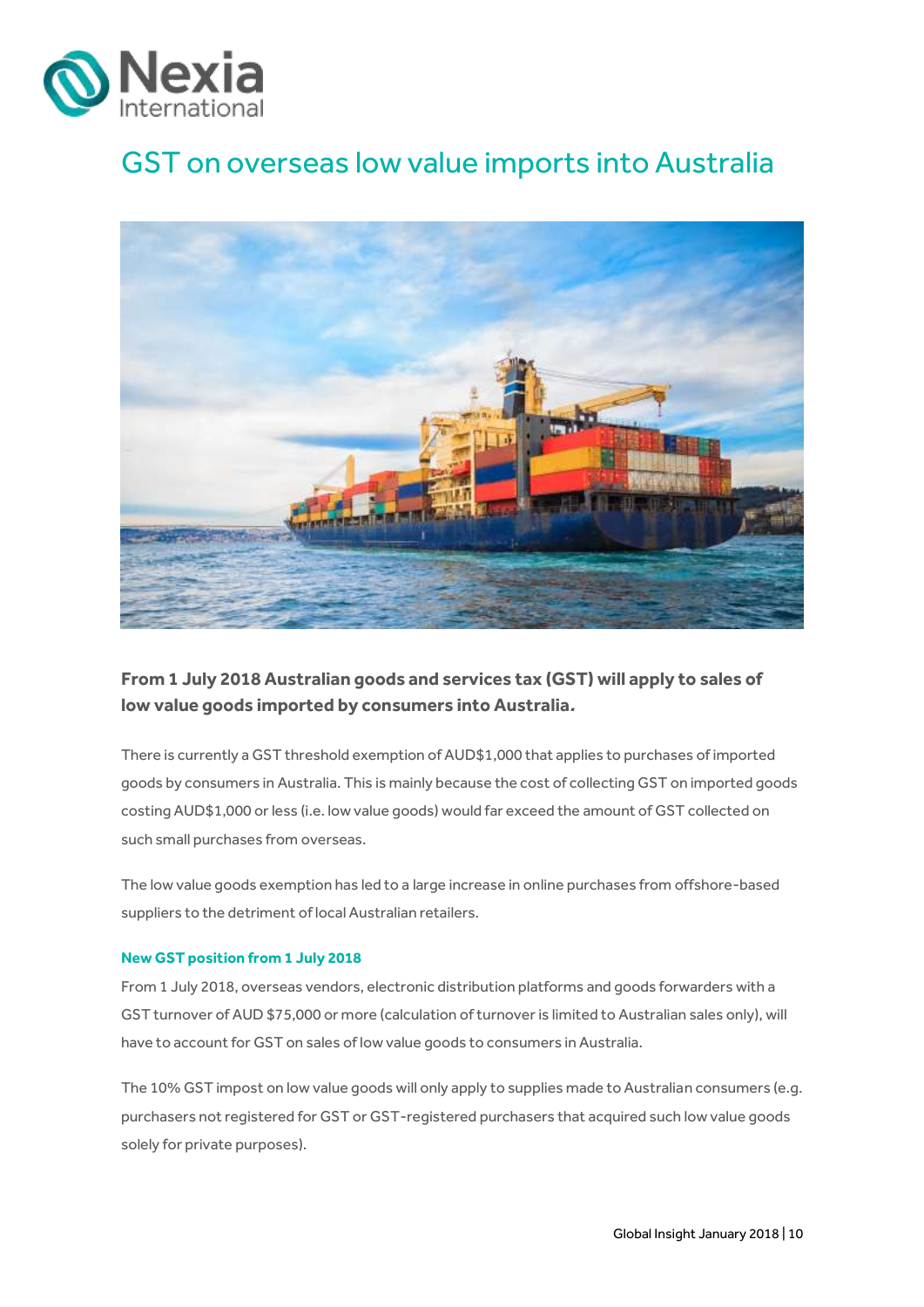

The Government's intention is to ensure that low value goods imported by consumers will face equivalent GST treatment to goods that are bought locally.

#### **How will these low value import changes work?**

Rather than lower the threshold, the Government has simply decided to remove the threshold altogether, meaning all goods supplied by offshore vendors to non-registered consumers will be subject to GST (i.e. consumers that purchase such low-value goods from overseas will pay 10% more for these goods than they do currently).

There is, however, uncertainty as to the best way to collect and remit the GST on such transactions. Under the proposed vendor registration model, the overseas seller or overseas operator of an electronic distribution platform system (e.g. Amazon or eBay), will have to register for GST – a potentially unworkable solution from an enforcement perspective.

#### **For more information, contact:**

Stephen Rogers or Roelof van der Merwe E[: srogers@nexiasydney.com.au](mailto:srogers@nexiasydney.com.au) T: +61 2 8264 0600 E[: rvandermerwe@nexiaaustralia.com.au](mailto:rvandermerwe@nexiaaustralia.com.au) T: +61 3 8613 8875 W[: www.nexia.com.au](http://www.nexia.com.au/)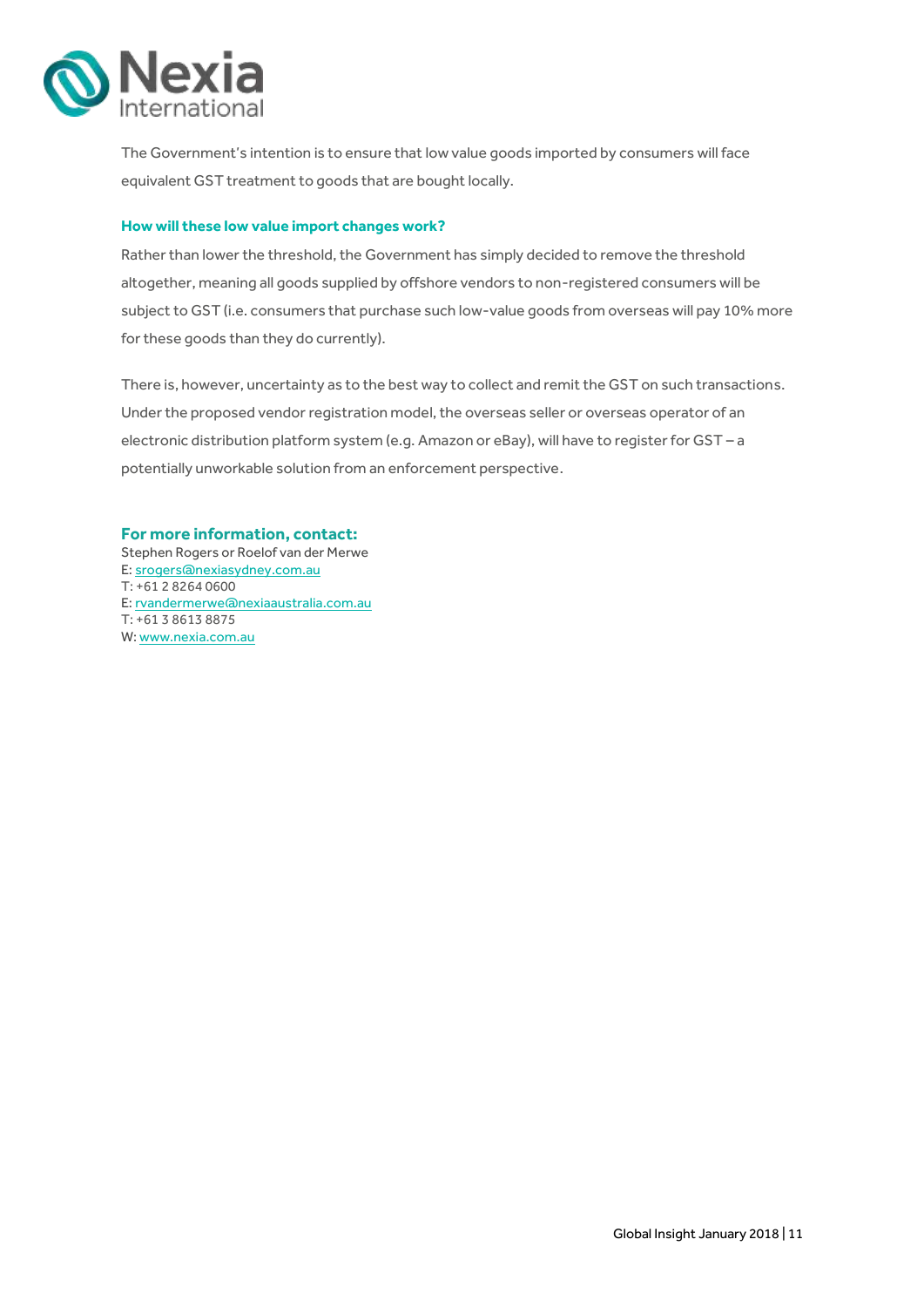

# <span id="page-11-0"></span>Careful planning is key to global M&A



**Global cross-border M&A transactions continue to go from strength-to-strength despite political uncertainties. In this environment, research and due diligence are more important than ever.** 

Global M&A volume in 2017 continued to grow year-on-year, reaching more than US\$1.5 trillion for the first three quarters of 2017. Over 40% of transactions were cross-border.

Many signals point to this pace continuing in 2018, particularly in the US. However, the big wild card is clearly the extent to which political events in the US and around the world will result in increased protectionism or other upheavals in areas such as taxation, regulation and finance. So far, the deal markets appear largely unfazed, and rising US equity valuations provide plenty of 'dry powder' for stock deals.

It is difficult to predict what will happen in 2018 with the Trump administration continuing to develop its focus, the UK inching towards Brexit, and China's mixed signals on outbound investment and capital movements. However, both US sellers and non-US buyers are expected to remain interested in the opportunities presented by investment in the US, and perhaps more so in a world where economic nationalism is on the rise.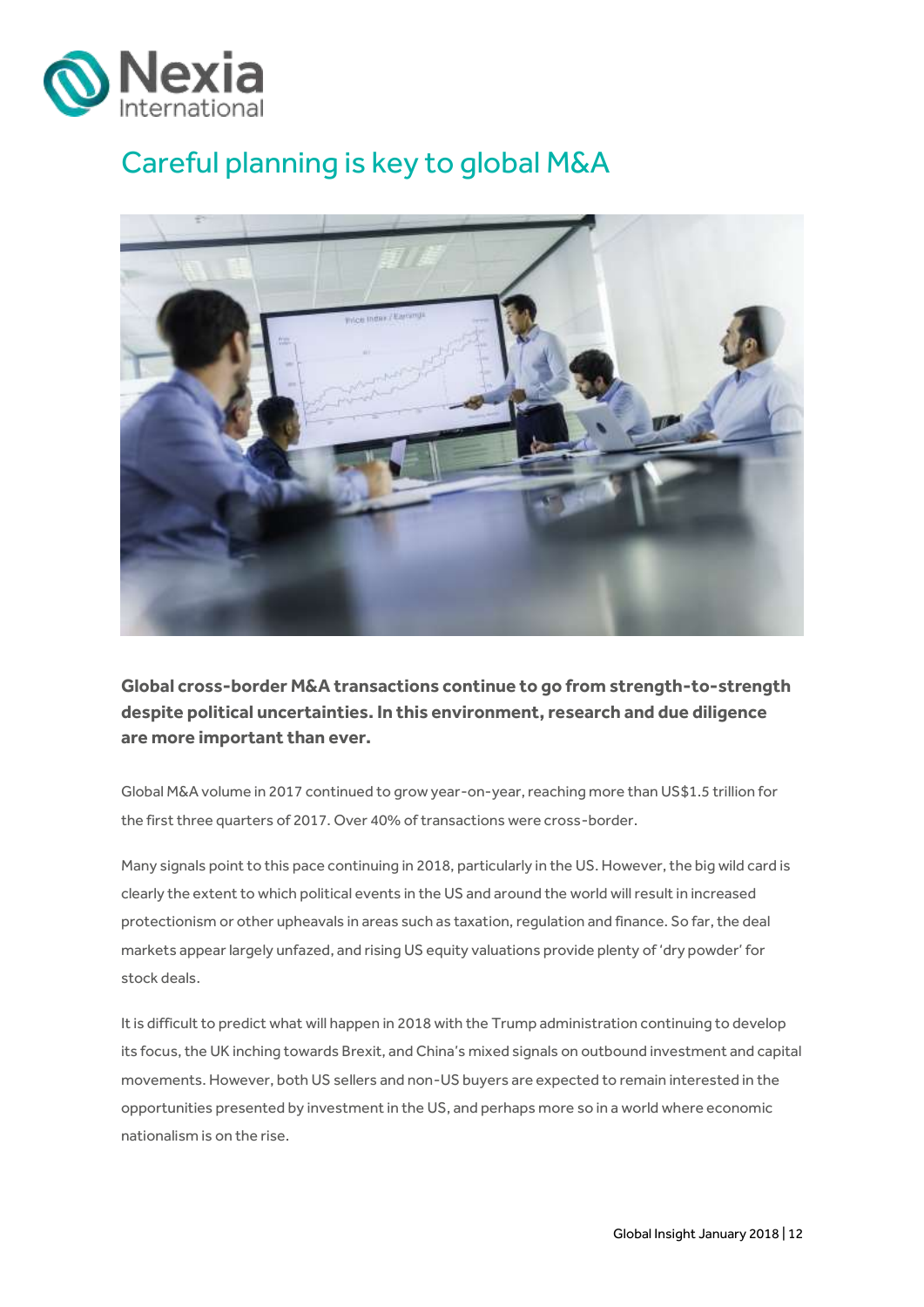

#### **Areas of focus for cross-border M&A**

To be able to fully realize post-deal synergies and shareholder value, management teams should focus on due diligence, planning, and execution when developing and implementing integration and sequencing strategies.

- · Due diligence
	- Know your countries: Collect all relevant company data and regulatory requirements to ensure you are making informed decisions.
- Planning
	- Start early: Bring in local and regional teams early in the integration process (and begin planning before the close of the deal) so that processes can run smoothly from day one.
	- Emphasise speed to value: Develop a plan for efficient integration that targets synergies that can be realized quickly, such as financial, sales and employees.
- Execution
	- Manage centrally, implement locally: Develop a cohesive central governance structure but engage in-country teams to execute.
	- Expect roadblocks: Consider mitigation steps early and move quickly to help overcome any hurdles.

As always in global M&A, the highs and lows for 2018 are likely to include many surprises. Sophisticated market participants will need to continually refine their strategies and tactics as the global and local environment develops. However, the fundamental rules of the road for successful M&A transactions remain the same and are eminently capable of being mastered by well-prepared and well-advised acquirers from all parts of the globe.

#### **For more information, contact:**

Craig Arends CliftonLarsonAllen, U.S. T: +1 612 397 3180 E: craig.arends@CLAconnect.com W: [www.claconnect.com](http://www.claconnect.com/)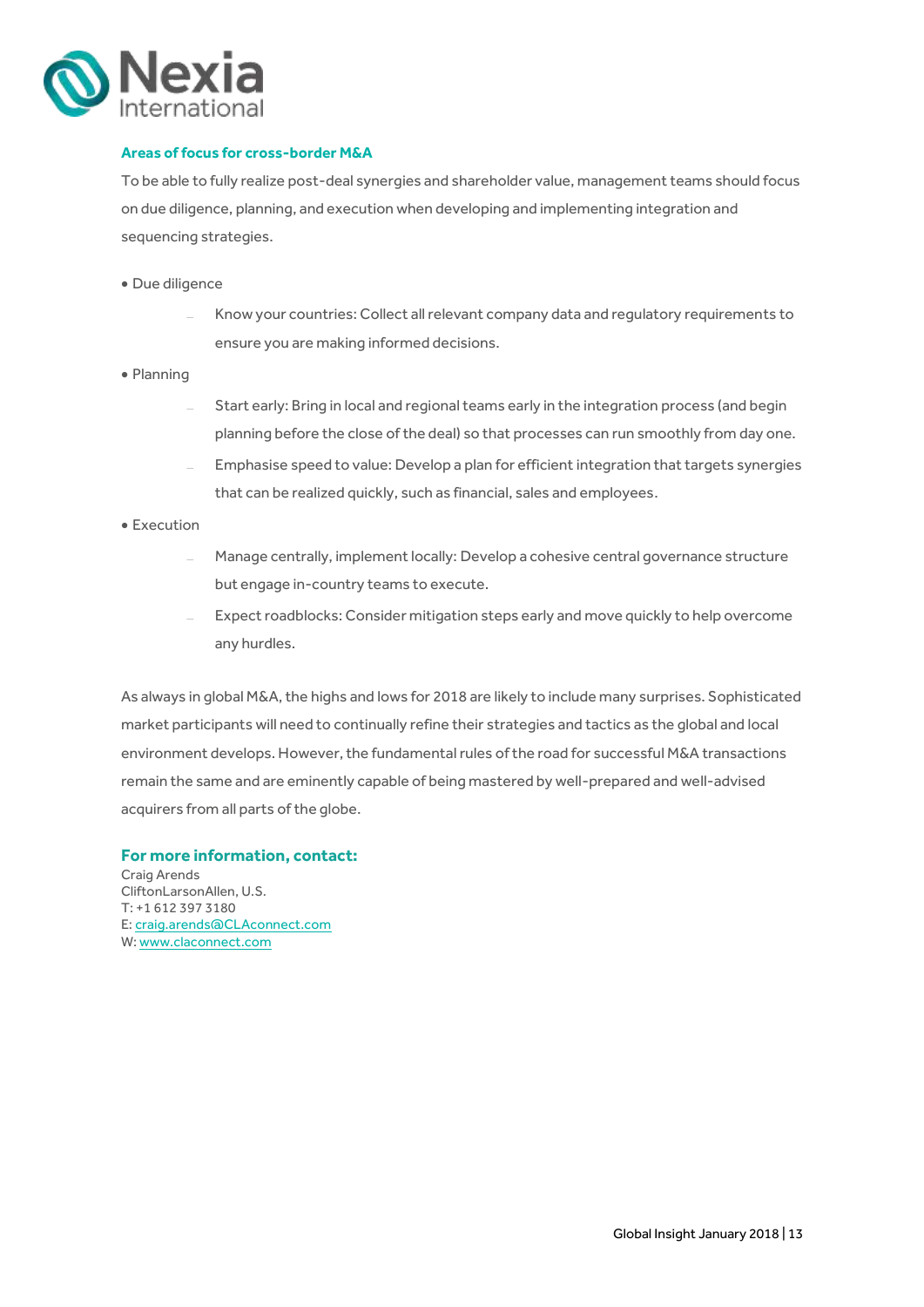

## <span id="page-13-0"></span>Alternative finance opportunities in Malta



**Investors in Malta can take advantage of a number of the country's alternative finance options, including its Prospects platform, investment-based crowdfunding, preference shares and a well-stocked securitisation rule book.** 

#### **Listing on the Prospects platform**

Malta's Prospects platform gives SMEs access to its capital markets. Compliant with MiFID, Prospects allows SMEs to raise capital by issuing bonds/shares or by selling existing shares to investors beyond inner circles without the need for security or collateral.

International SMEs can apply for access to Prospects if they meet at least two of the following three criteria:

- Average of less than 250 employees during the financial year
- Total balance sheet not exceeding €43m
- Annual net turnover not exceeding €50m

An authorised corporate adviser must be appointed by the respective company.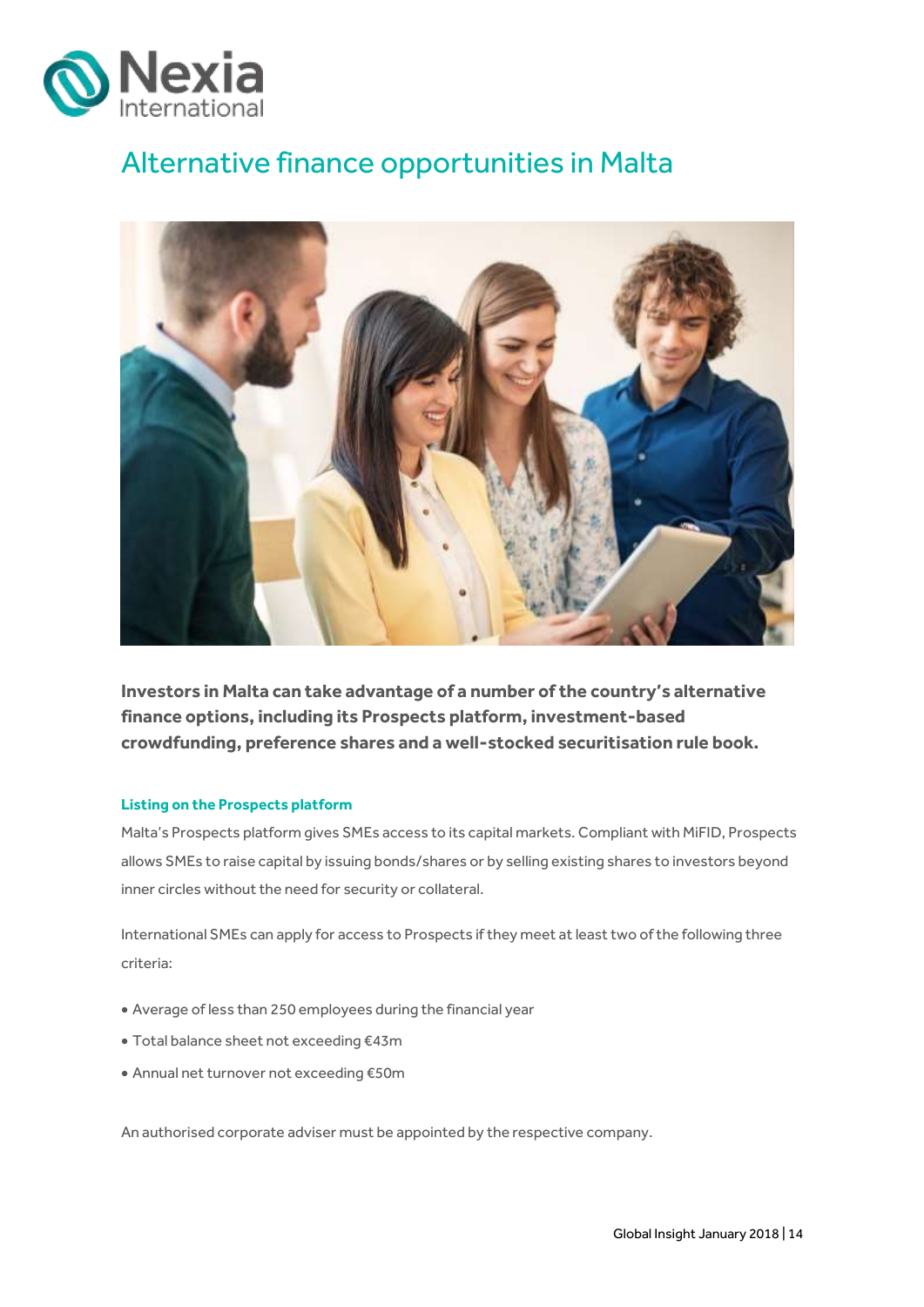

#### **Investment-based crowdfunding**

Investment-based crowdfunding, where businesses raise finance by placing a project idea on an internet-based platform and inviting individuals to invest in that idea, can be an interesting alternative. In return, investors usually acquire equity in the business proportional to the amount initially invested and share in the profits if the business venture is successful.

The Malta Financial Services Authoriry (MFSA) regulates investment-based crowdfunding in Malta.

#### **Preference shares**

The M&A of a private company may cater for the possibility of the company issuing preference shares, which can be attractive for prospective investors. Holders of preference shares are generally granted extraordinary decision-making powers in specific matters, such as the right to appoint individuals on a board of directors and vetoing decisions made at a general meeting.

#### **Securitisation**

Securitisation vehicles in Malta may be set up in the form of a company, investment company, commercial partnership, trust or by any other legal structure which has the prior approval of the MFSA. Moreover, any asset, whether existing or future, movable or immovable, tangible or intangible, including risk, can qualify as a securitisation asset.

Uniquely regulated securitisation cell companies can be created to avail themselves of segregated cells (via a resolution) that cater for an array of securitisation transactions. No prior approval is needed unless securities are to be issued to the public. Such companies can be set up through public or private companies, with each company having to satisfy minimum statutory requirements. Each cell is composed of assets that are segregated and independent of assets and/or liabilities contained in other cells.

#### **For more information, contact:**

Oliver Zammit T: +356 21637778 E[: oliver.zammit@nexiabt.com](mailto:oliver.zammit@nexiabt.com) W[: www.nexiabt.com](http://www.nexiabt.com/)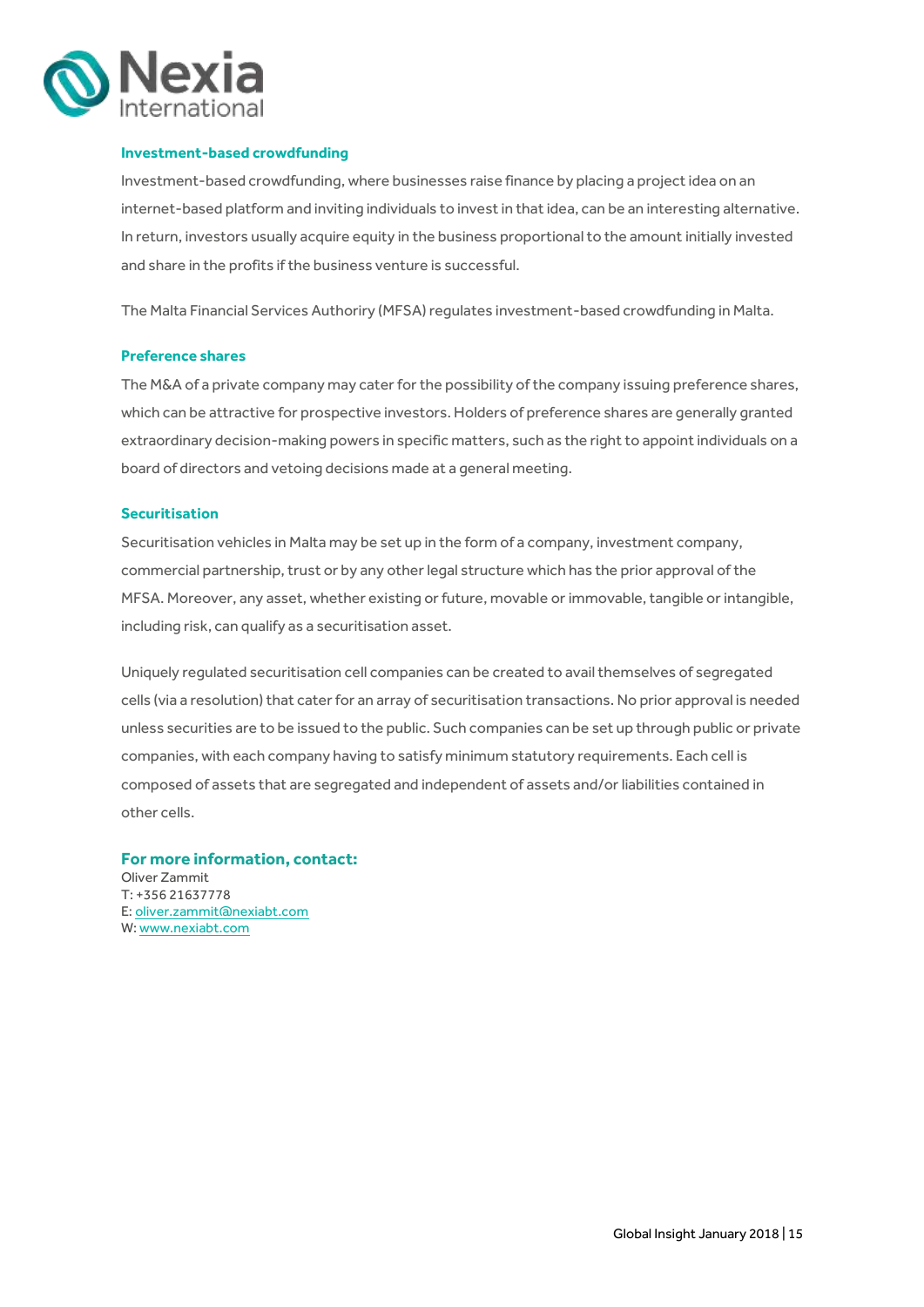

## <span id="page-15-0"></span>India's changing transfer pricing landscape



**India has made a number of changes to its transfer pricing rules following the 2017 Budget.**

The Indian Government has recently taken steps to bring its transfer pricing rules into alignment with OECD guidelines. These include the signing of various advance pricing agreements (APA) and Mutual Agreement Procedures (MAP), and a number of reforms introduced in the 2017 Budget.

#### **Specified domestic transactions**

Tax-neutral domestic-related party transactions are now exempt from the transfer pricing provisions. The provisions of the Income Tax Act, 1961 (the Act), which deals with expenditure in respect of payment made by a taxpayer to a domestic related party (e.g. a director's remuneration, salary to a related person, purchases or payment for services), have been abolished from FY2016/17. The domestic transfer pricing provisions will now only apply to entities eligible to avail themselves of taxlinked incentives or tax holidays.

This is a welcome relief for taxpayers and tax consultants who had seen it an unnecessary compliance burden as it covered the transfer of funds between tax neutral entities. However, taxpayers may still need to deal with any litigation relating to issues in previous years.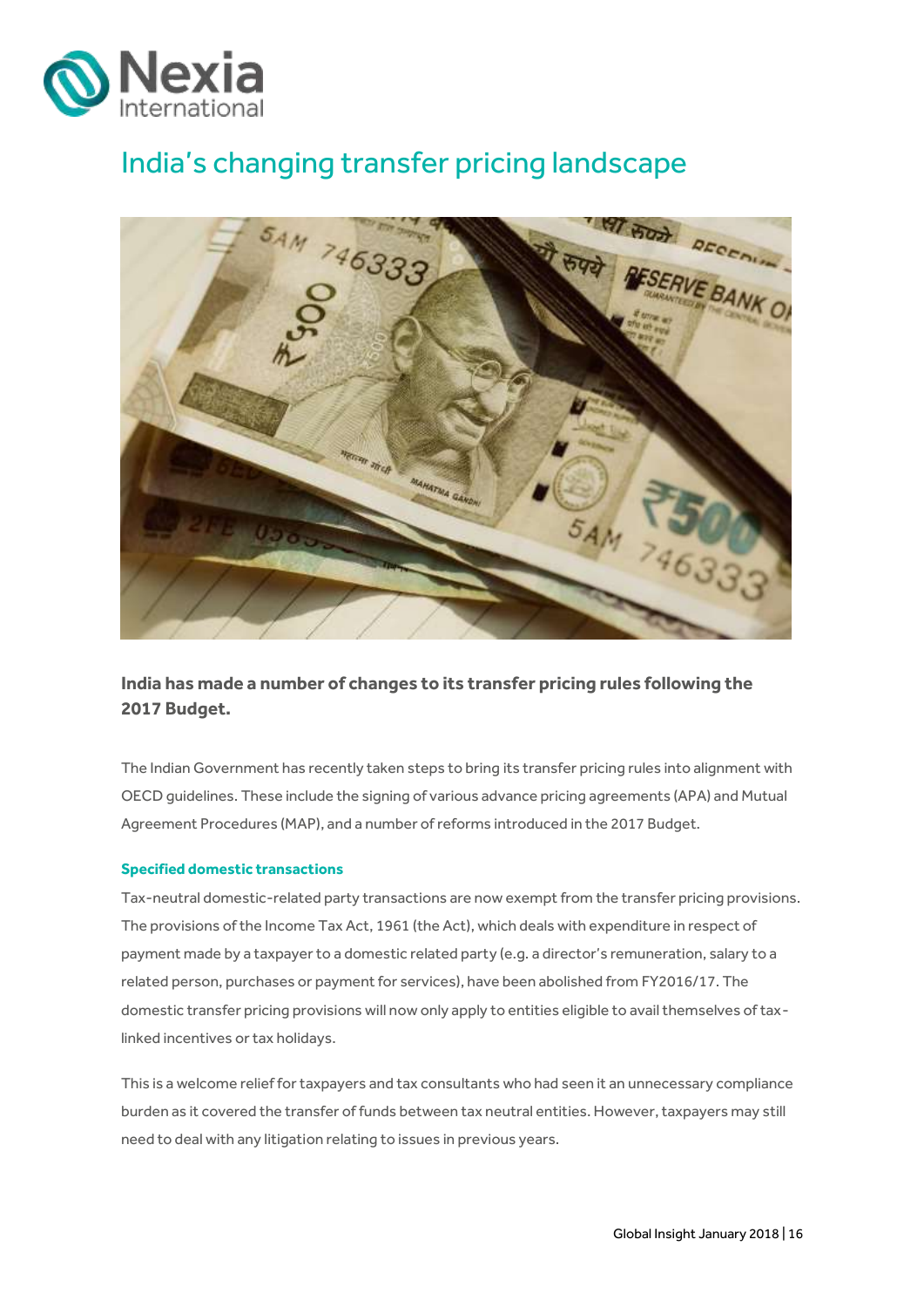

#### **Secondary adjustment**

The Finance Bill 2017 has introduced the concept of secondary adjustment on transfer pricing adjustments.

In line with international practice, secondary adjustment means that where there is an enhancement in taxable profits or a reduction in losses due to primary adjustment of transfer prices charged to an associated enterprise (AE), the additional amount receivable from the AE should be repatriated by the taxpayer within the prescribed timeframe in the country of the taxpayer (in this case India).

Primary adjustment is simply a variation in price charged by the taxpayer to the AE on an arm's length basis, i.e the price charged if the transaction would have been entered into with an independent third party.

If the amount of primary adjustment is not received by the taxpayer within the prescribed timeframe, a secondary adjustment in the form of notional interest on the outstanding amount receivable from the AE (deemed as an advance) should also be considered for tax by the taxpayer and tax needs to be paid on this amount. Notional interest will be payable by the taxpayer if a transfer price or the primary adjustment exceeds INR10 million (approximately US\$155,000) and is not repatriated to India within the prescribed timeframe. The secondary adjustment is applicable if primary adjustment has been made in any of the following ways:

a) suo moto by the taxpayer, i.e while filing a return of income the taxpayer computed an arm's length price which is more than the price already charged by the taxpayer to the AE, then the variation in price can be considered for tax when computing the tax liability

- b) by the assessing officer at the time of assessment
- c) determined in an Advance Pricing Agreement, and
- d) made as per safe harbour rules or settlement under a MAP.

The concept of secondary adjustment is widely accepted in many countries. But the way it is being incorporated in India marks a transformation in the transfer pricing regulations as it not only requires repatriation of funds, but also a notional interest charge.

There remains some uncertainty regarding how the provisions related to secondary adjustments would apply in practice.

**For more information, contact:** Disha Ajmera Chaturvedi & Shah, India T: +91 22 3021 8500 E: [disha.a@cas.ind.in](mailto:disha.a@cas.ind.in) W: [www.cas.ind.in](http://www.cas.ind.in/)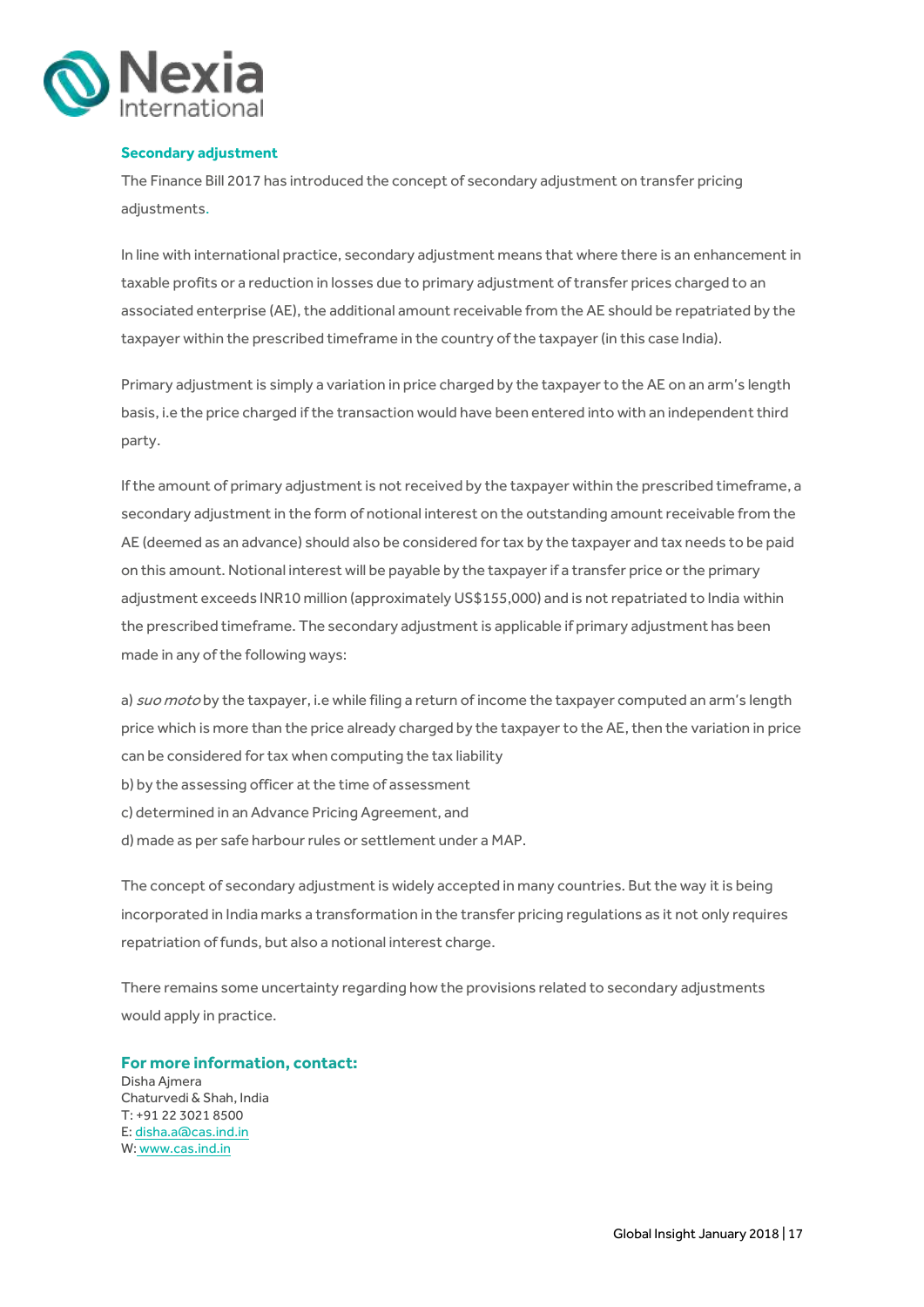

# <span id="page-17-0"></span>The improving investment climate in India



**In the last year, India has risen 30 places in the World Bank's Ease of Doing Business rankings following a number of reforms aimed at improving investorfriendliness and the country's overall business environment.**

Over the past few years India has witnessed a steady increase in foreign direct investment (FDI) inflows. In FY2016/17, FDI grew by 9% to US\$43.5bn, compared with the US\$40bn in FY2015/16. In the World Bank's latest ease of doing business report, India's ranking has increased 30 places to 100 in 2018, up from 130 in 2017.

All this follows the Government's efforts to address systemic issues and promote investment by simplifying business processes and compliance requirements.

#### **Developing a better business environment**

The Government has implemented a doing business scorecard for every state, based on the Department of Industrial Policy and Promotion's (DIPP) 340-point Business Reform Action Plan. Each state has been given a score depending on the ease with which business operations can be carried out in line with the World Bank's parameters. This has encouraged each state to improve on its individual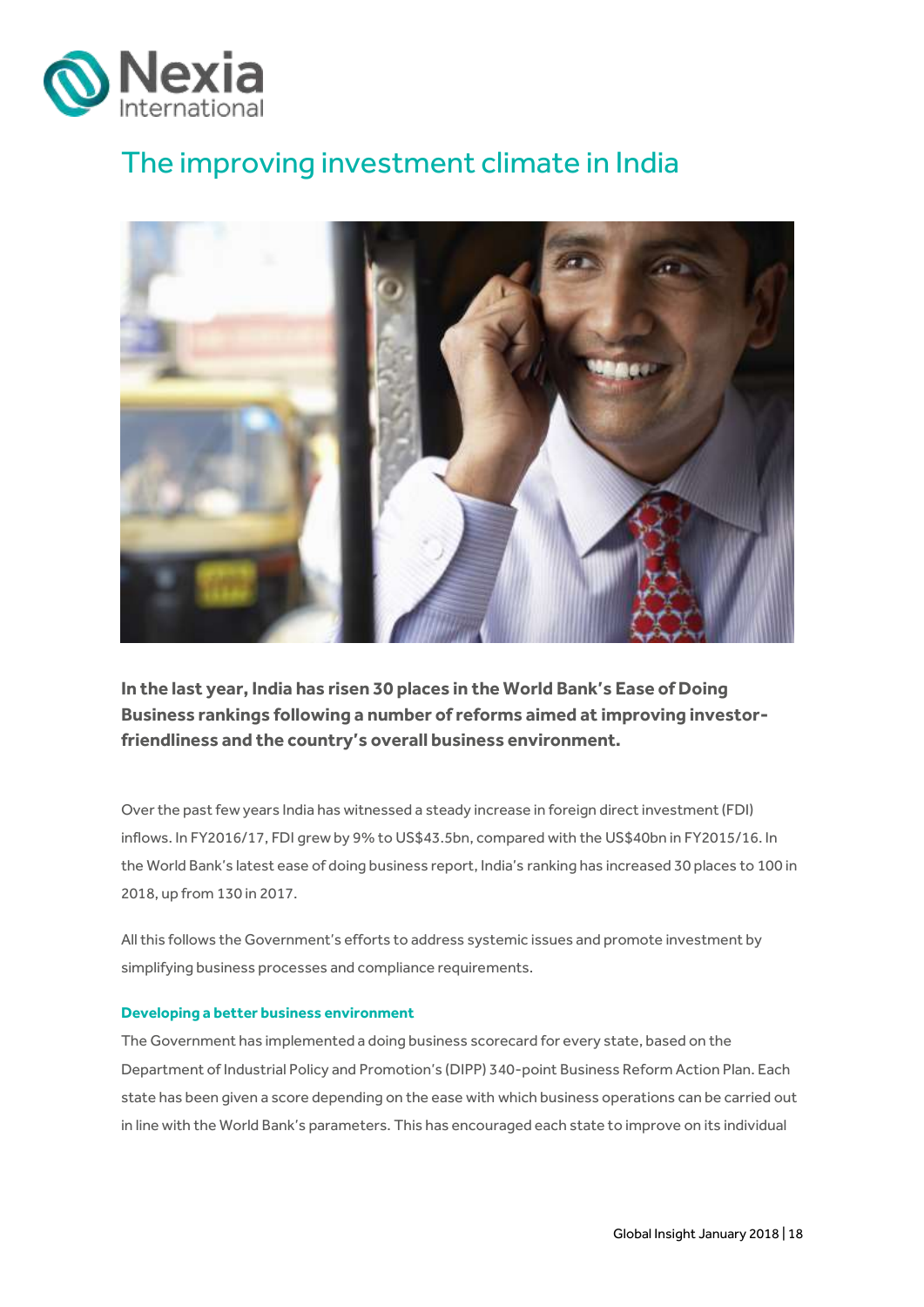

regulatory processes, which has led to a nationwide improvement in several areas including incorporation and regulation.

#### **Reduced paperwork**

Setting up a new business has been made easier with the introduction of Form SPICe (INC-32), which integrates and consolidates several forms that were previously required for incorporation.

#### **Tax reform**

The new Goods and Services Tax (GST) has streamlined tax rates and compliance across the country. Corporate tax compliance has also been made easier with the introduction of an online payment system for payments made to Employee Provident Funds.

#### **Insolvency and Bankruptcy Code**

The new Insolvency and Bankruptcy Code provides a much-needed legal framework to recover stressed assets for banks and financial institutions. Minority investor protection has been bolstered by increasing the remedies available in cases of prejudicial transactions between interested parties in both Mumbai and Delhi.

#### **Other changes**

Other initiatives such as the liberalisation of FDI, the dissolution of the Foreign Investment Promotion Board (FIPB), the new Fast Track Exit and Fast Track Merger scheme and demonetisation (the Government's initiative to curb corruption and black money) have all helped make the country more attractive to investors.

#### **For more information, contact:**

Manoj Gidwani SKP, India T: +91 22 6730 9000 E[: manoj.gidwani@skpgroup.com](mailto:manoj.gidwani@skpgroup.com) W[: www.skpgroup.com](http://www.skpgroup.com/)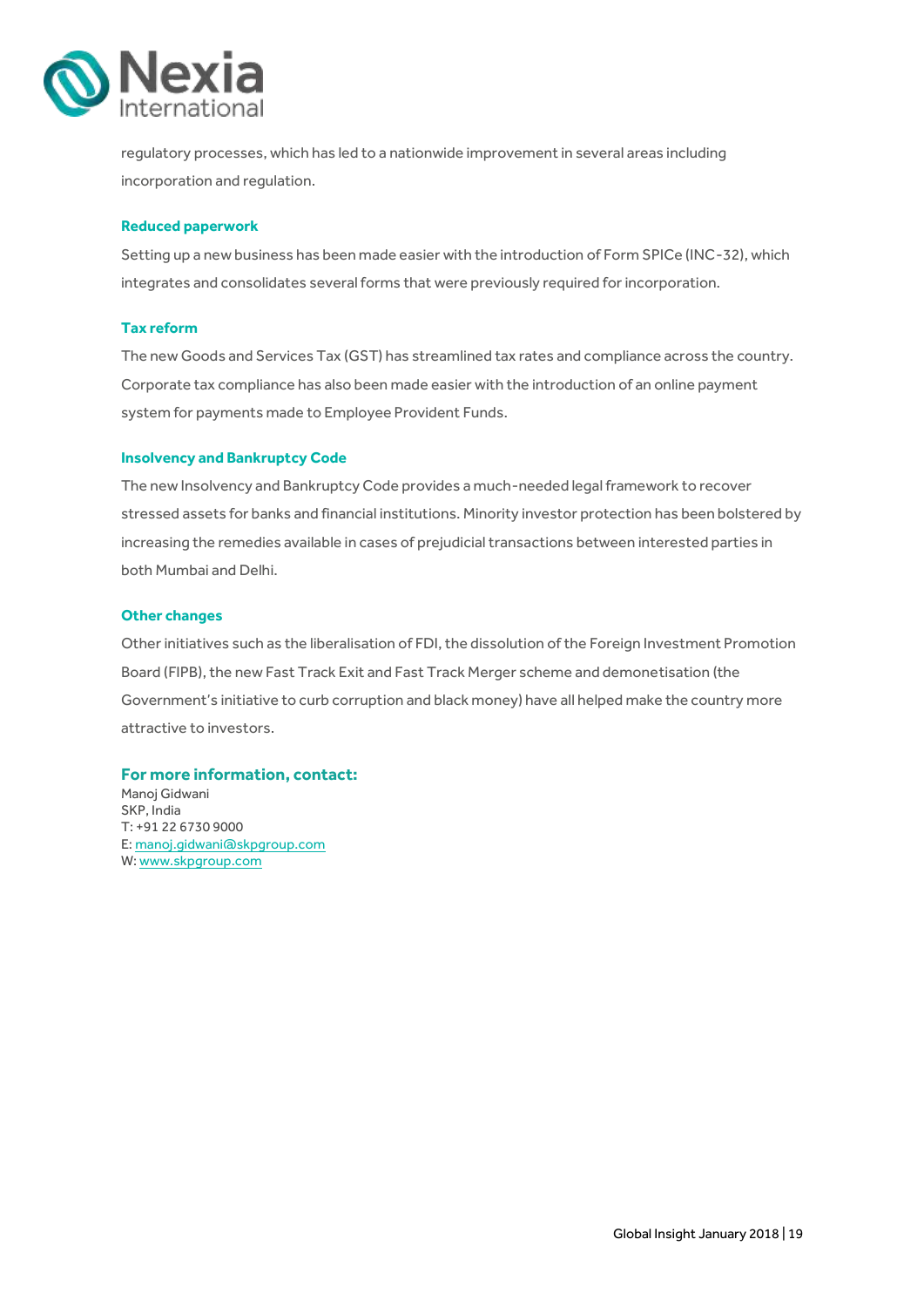

# <span id="page-19-0"></span>Succession and legacy planning with the use of Singapore Foreign Trusts



**Singapore's foreign trust scheme is set to close to new entrants from 30 March 2019, so it may be worth considering how it could fit into a family's wealth planning arrangements.**

Singapore is considered one of the most economically and politically stable countries in Asia. One of the world's largest financial centres, it is supported by well-developed laws and regulations, technology infrastructure and fuelled by a fluid and educated workforce.

Singapore's corporate tax rate of 17% is among the lowest in the region and has various tax exemption schemes targeted at specific industries in which the Government wants to boost investment. Furthermore, Singapore's tax system meets international standards and is not considered to be a 'harmful or preferential' tax regime.

#### **Features of a Singapore foreign trust**

Singapore's foreign trusts enjoy a wide range of tax exemptions on specified income from various designated investments. These include passive-sourced income such as interest, dividends, rental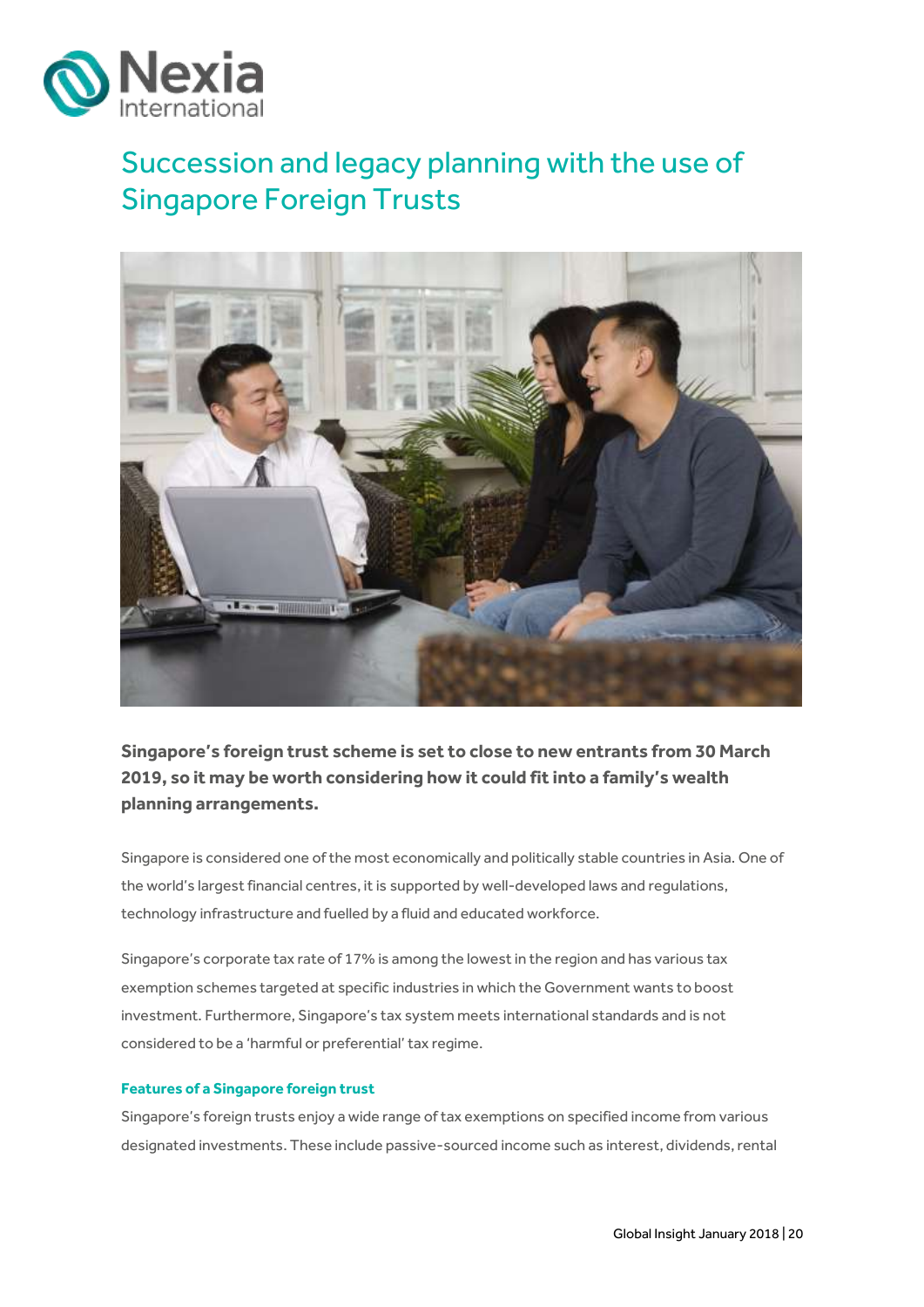

income derived from outside Singapore and gains from the disposal of certain designated investments, subject to certain conditions which are usually easily achievable.

A foreign trust is defined as a trust that is created in writing and in which every settlor and beneficiary must be:

- Individuals who are not citizens or residents of Singapore.
- Foreign companies, i.e. companies that are not incorporated or resident in Singapore (subject to further conditions).
- Other persons who are not resident in Singapore or constituted or registered under any written law in Singapore.
- Trustees of other trusts which are regarded as foreign trusts (subject to further conditions).
- Trustees of certain philanthropic purpose trusts.

In addition, the trust has to be administered by a registered trustee company in Singapore.

#### **Sunset clause**

Families considering use of these trusts as part of their wealth planning should act now as a sunset clause has been implemented meaning the foreign trust scheme will lapse. Foreign trusts set up on or before 30 March 2019 (sunset date) under Section 13G of the Singapore Income Tax Act will continue to be 'grandfathered' so long as the nucleus that defines the trust remains the same**.**

A foreign trust can still continue to be regarded as a foreign trust for the purposes of Section 13G even if a settlor or beneficiary of the trust who is an individual subsequently becomes a citizen of Singapore or resident in Singapore, subject to conditions.

#### **For more information, contact:**

Edwin Leow or Shaun Zheng Nexia TS, Singapore E[: edwinleow@nexiats.com.sg](mailto:edwinleow@nexiats.com.sg) E[: shaunzheng@nexiats.com.sg](mailto:shaunzheng@nexiats.com.sg) T: +65 6534 5700 W[: www.nexiats.com.sg](http://www.nexiats.com.sg/)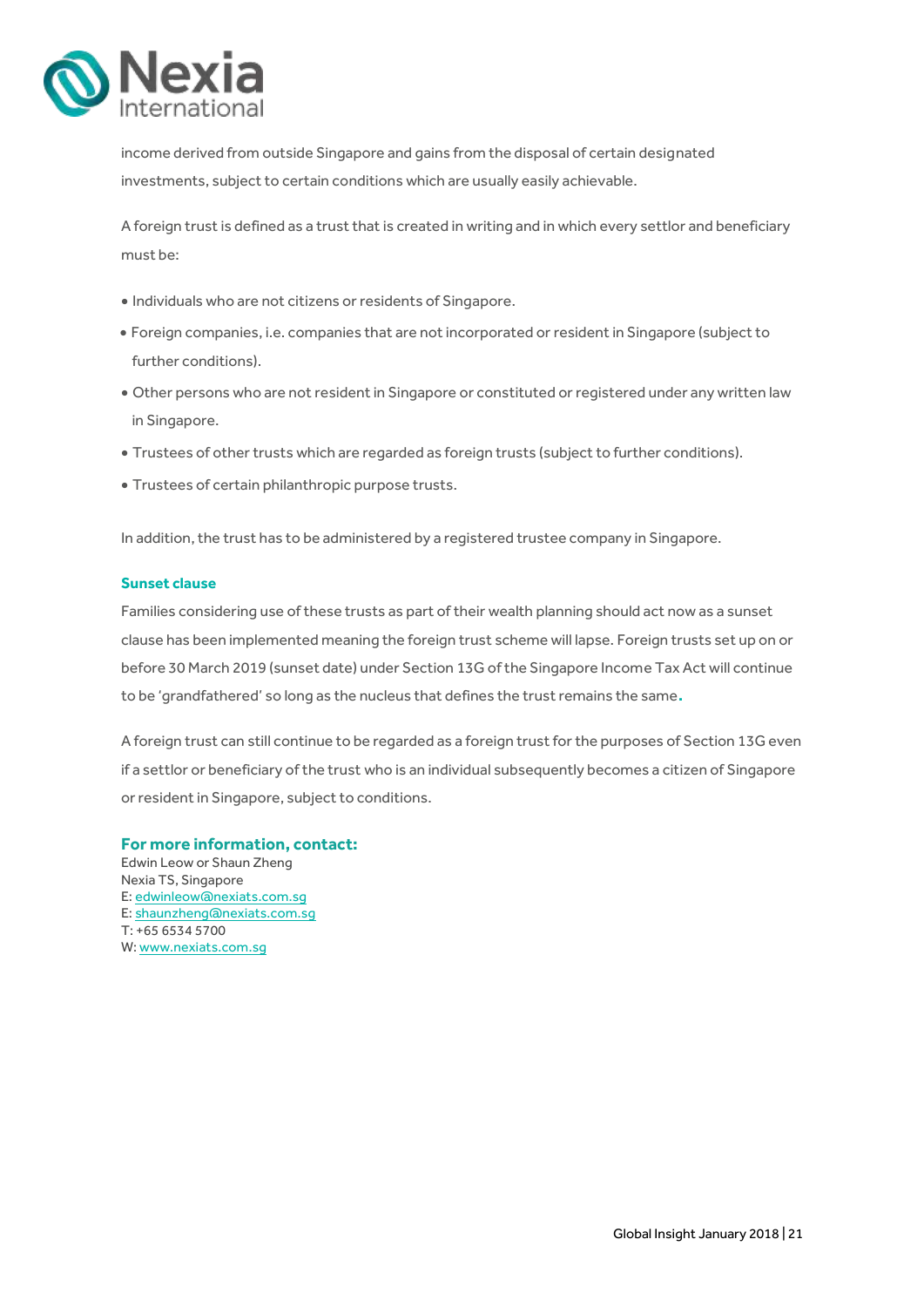

### News round-up



## <span id="page-21-0"></span>Argentina passes comprehensive tax reform bill

### **Argentina's five-year tax reform plan aims to reduce the tax burden to stimulate economic growth.**

Argentina's package of tax reforms aims to attract investors and increase the economy's competitiveness, while reducing inequality in the tax burden and avoiding a drop in tax revenues. The reform bill, which was approved by Congress on 28 December 2017, includes regulations to provide greater tax transparency of trust and investments by Argentinian individuals and entities residing in foreign countries, as well as a labour amnesty to encourage the registration of previously unregistered employees.

#### **Corporate income tax**

There will be a gradual decrease in the corporate tax rate applied to non-distributed profits (from 35% to 25%). An additional tax on dividends will be established to reach a 35% corporate income tax rate.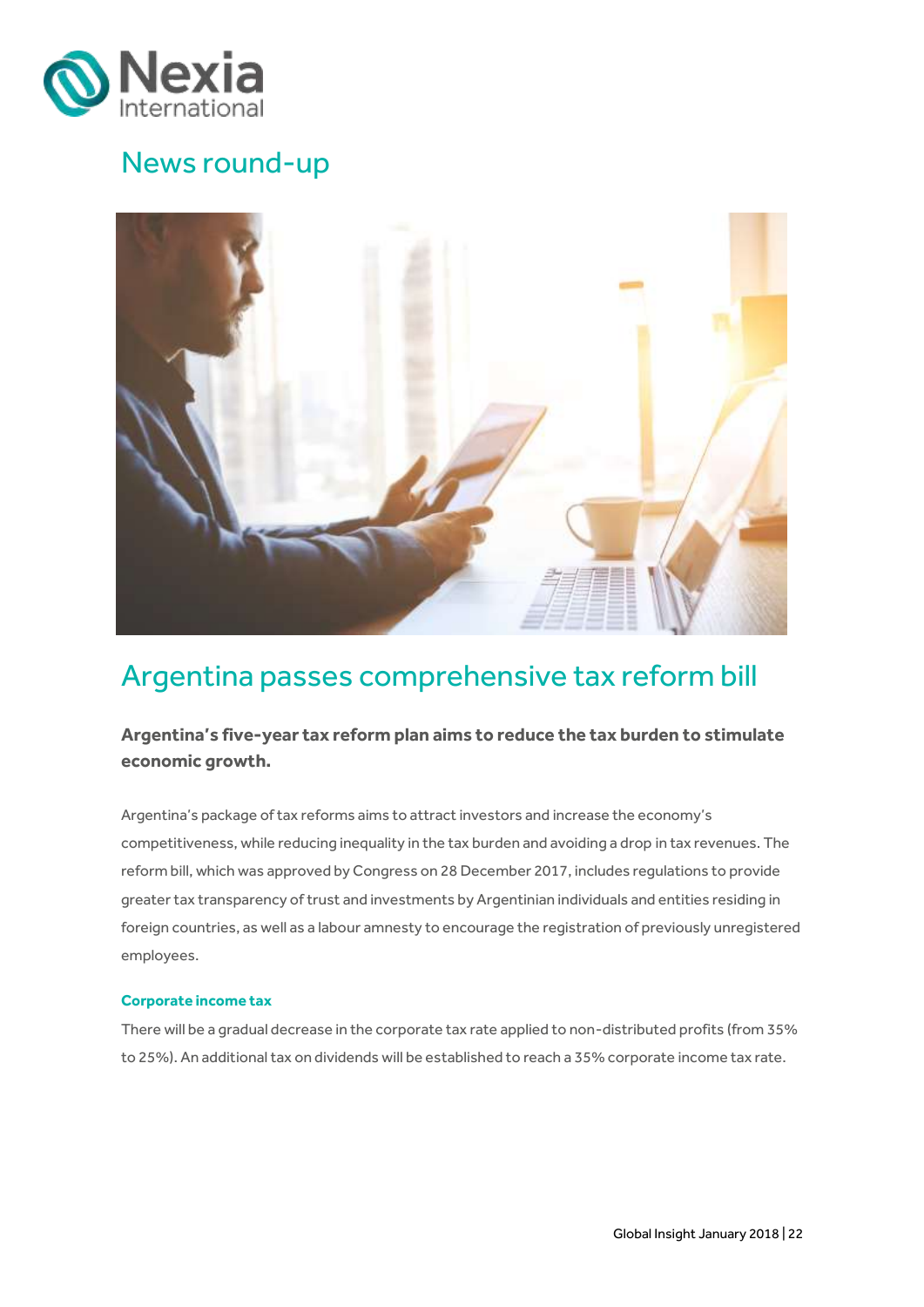

#### **Personal income tax**

Several exemptions on financial investments held by Argentinean individuals will be eliminated or subject to a 'reduced' tax rate. Gains on real estate transfers will be taxed.

### **VAT**

VAT recovery related to investments will be accelerated. Digital services provided by non-residents will be subject to VAT.

#### **Social security contributions**

There will be a gradual exemption of social security tax on a reduced part of gross salaries. The cap on employees' contributions with regard to social security taxes will be abolished.

#### **Tax on debits and credits on Argentinian bank accounts**

Tax credits will be offset against income tax payable.

#### **Turnover and stamp tax**

As these are both provincial taxes, the Executive Power is currently negotiating reduced rates with regional governments.

#### **Excise tax**

Taxation on certain goods such as mobile phones, TVs and mid-range cars will be abolished, and there will be an increase in tax on goods such as aircrafts, vessels, alcoholic beverages and sodas.

Other amendments include changes to tax procedural regulations, tax treaties to avoid double taxation and advance pricing agreements.

#### **For more information, contact:**

Roberto Murmis or Noemi Cohn Abelovich, Polano & Asociados SRL Nexia, Argentina E[: rmurmis@estabe.com.ar](mailto:rmurmis@estabe.com.ar) E [: ncohn@estabe.com.ar](mailto:ncohn@estabe.com.ar) T: +54 11 4312 8525 W[: www.estabe.com.ar](http://www.estabe.com.ar/)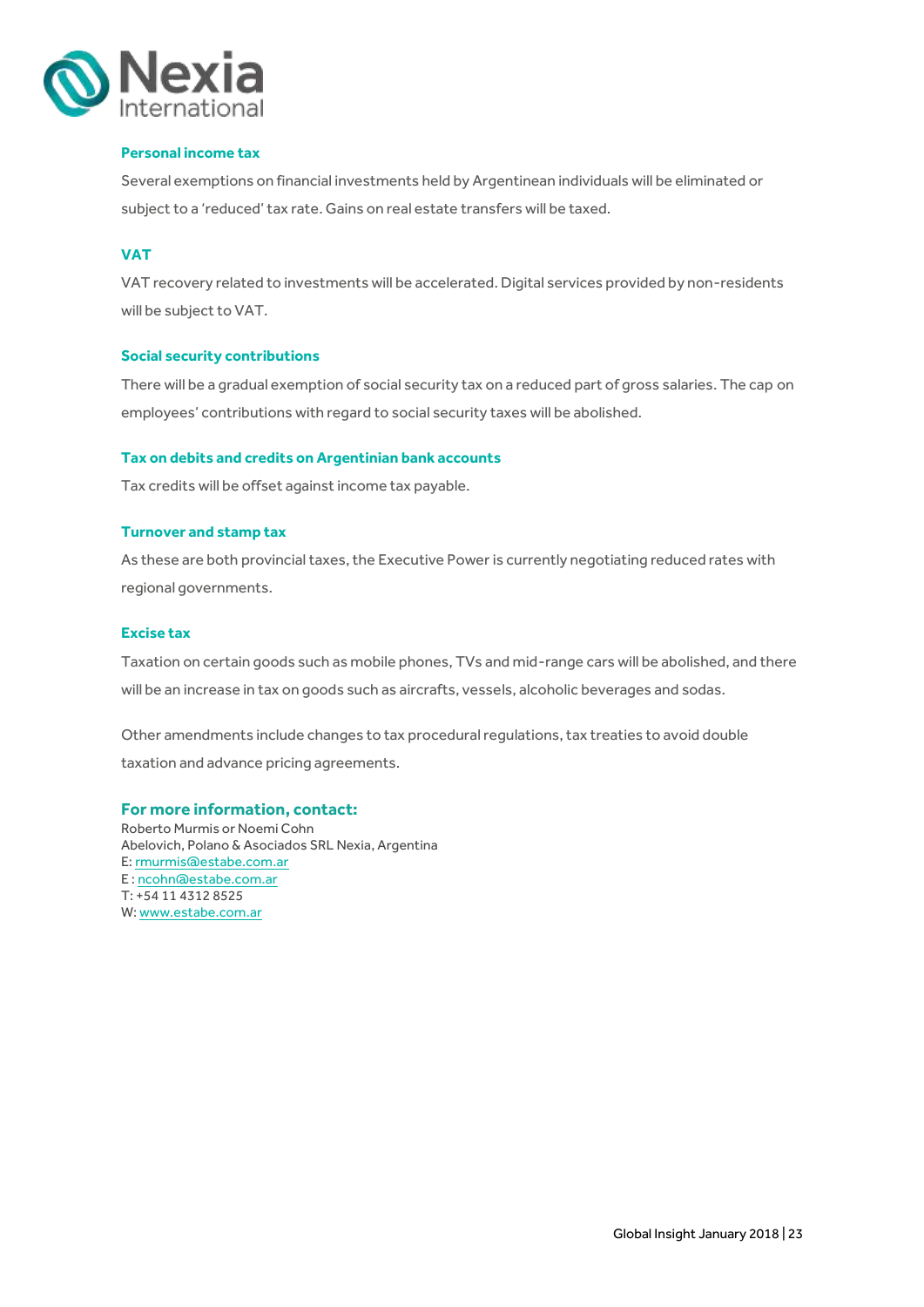

# <span id="page-23-0"></span>Malaysia introduces earning stripping rules

**Malaysia is set to replace thin capitalisation rules with earning stripping rules, confirming its commitment to the OECD's Base Erosion Profit Shifting (BEPS) initiative.**

Malaysia's 2018 Budget announced on 27 October 2017 includes the introduction of earning stripping rules (ESR). These will come into operation on 1 January 2019 and will replace the existing thin capitalisation rules (TCR).

Under the ESR, the interest deduction on loans between related companies within the same group will be limited to a ratio determined by the Inland Revenue Board of Malaysia (IRBM). These will range from 10% to 30% of a company's earning before interest and taxes (EBIT) or earning before interest, tax, depreciation and amortisation (EBITDA). The IRBM is expected to issue more detailed guidelines relating to ESR in due course.

The introduction of ESR follows Malaysia's commitment to a number of initiatives, including the OECD's BEPS action plans. The Prime Minister has also agreed to the Automatic Exchange of Information (AEOI) from September 2018, and the Forum on Harmful Tax Practices (FHTP) before 1 January 2019.

The automatic exchange o[f](mailto:garyyong@nexiassy.comi) information between countries will help ensure tax transparency and have a major impact on transfer pricing compliance.

#### **A note on TCR**

TCR were announced in Malaysia's 2009 Budget but implementation was deferred several times because of its potential effect on foreign direct investments (FDI). The intention of TCR was to encourage and control foreign investment to achieve a reasonable level of actual capital investment instead of treating funds as loans to Malaysia and repatriating excessive interest on foreign holding company loans. With excessive interest disallowed as a deduction, investors could consider the prudence of converting their funds into Malaysia as share capital instead of loans. However, since 2009 the implementation of TCR has been deferred several times and it will now be replaced by ESR and so will not see the light of day.

**For more information, contact:** Gary Yong or Tham Sheue Yi Nexia SSY Malaysia E[: garyyong@nexiassy.com](mailto:garyyong@nexiassy.com) or [sheueyi@nexiassy.com](mailto:sheueyi@nexiassy.com) T[: +60\(3\) 5039 1811](tel:%2B60%283%29%208025%209793) W[: www.nexiassy.com](http://www.nexiassy.com/)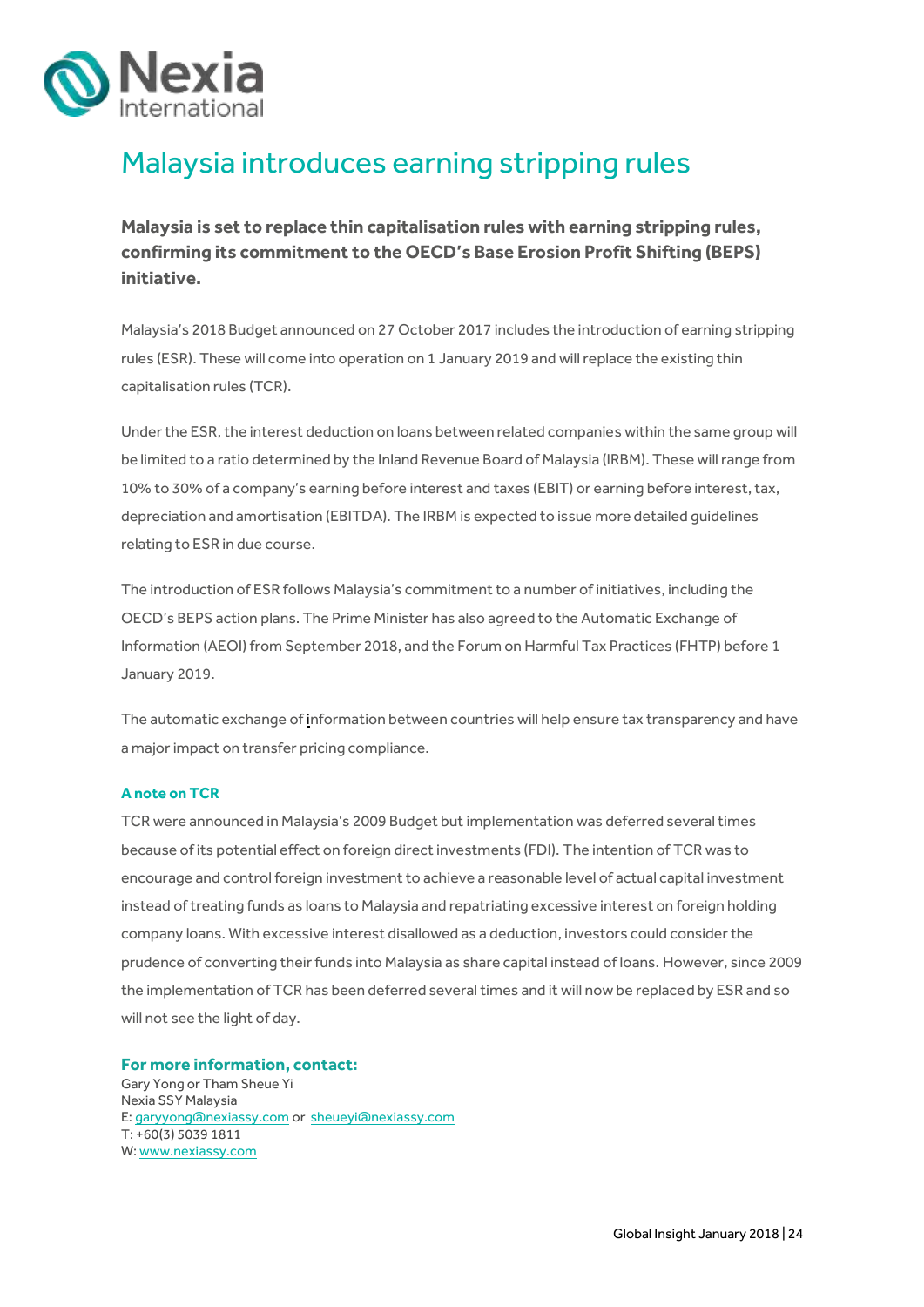

# <span id="page-24-0"></span>Belgian corporate tax reform

**Belgium has decreased corporate income tax rates, with start-ups, innovative companies and companies venturing into new investments expected to benefit the most.** 

The Belgian Government is lowering corporate tax rates with the aim of stimulating the economy and attracting foreign investment. Start-ups, innovative companies and companies venturing into new investments are expected to benefit most from this reform.

To compensate for the lower rates, the tax base will, in essence, be broadened by abolishing or reducing a number of existing tax deductions.

The corporate income tax rate will decrease from its current level of 33.99% in phases. In 2018 and 2019, the rate will be 29.58%, and from 2020 it decreases to 25%.

A rate of 20.4 % for SMEs will apply from 2018 on the first €100,000 of income. This rate will be further decreased to 20% from 2020.

From 2018 onwards, the 0.412% rate for capital gains on shares will be abolished and a 100% deduction on qualifying dividends will apply.

#### **For more information, contact:**

David Lornoy VGD, Belgium T: +32 9 210 80 11 E[: david.lornoy@vgd.eu](mailto:david.lornoy@vgd.eu) W[: be.vgd.eu](http://be.vgd.eu/)